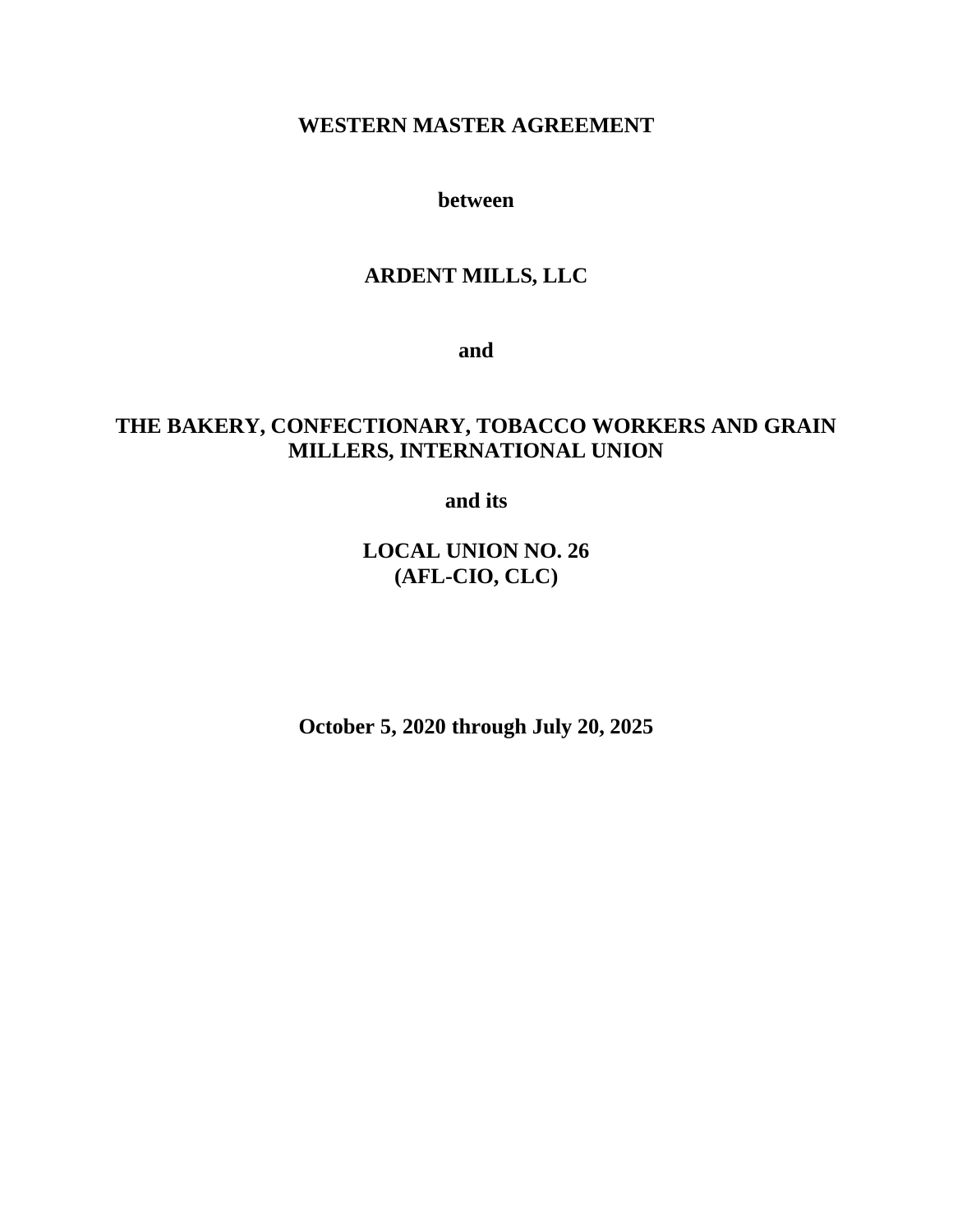# **C O N T E N T S**

| <b>ARTICLE I</b>     |                                                       |  |
|----------------------|-------------------------------------------------------|--|
| <b>ARTICLE II</b>    |                                                       |  |
| <b>ARTICLE III</b>   | HOURS OF WORK, HOLIDAY & OVERTIME PAY PROVISIONS 3    |  |
| <b>ARTICLE IV</b>    |                                                       |  |
| <b>ARTICLE V</b>     |                                                       |  |
| <b>ARTICLE VI</b>    | GRIEVANCE AND ARBITRATION PROCEDURE11                 |  |
| <b>ARTICLE VII</b>   |                                                       |  |
| <b>ARTICLE VIII</b>  |                                                       |  |
| <b>ARTICLE IX</b>    |                                                       |  |
| <b>ARTICLE X</b>     |                                                       |  |
| <b>ARTICLE XI</b>    | MAINTENCANCE DEPARTMENT AND APPRENTICSHIP15           |  |
| <b>ARTICLE XII</b>   |                                                       |  |
| <b>ARTICLE XIII</b>  |                                                       |  |
| <b>ARTICLE XIV</b>   |                                                       |  |
| <b>ARTICLE XV</b>    |                                                       |  |
| <b>ARTICLE XVI</b>   |                                                       |  |
| <b>ARTICLE XVII</b>  |                                                       |  |
| <b>ARTICLE XVIII</b> |                                                       |  |
| <b>APPENDIX ONE</b>  |                                                       |  |
| <b>APPENDIX TWO</b>  |                                                       |  |
|                      | APPENDIX THREE CCG ELEVATORS (COMMERCE CITY/DENVER)25 |  |
|                      |                                                       |  |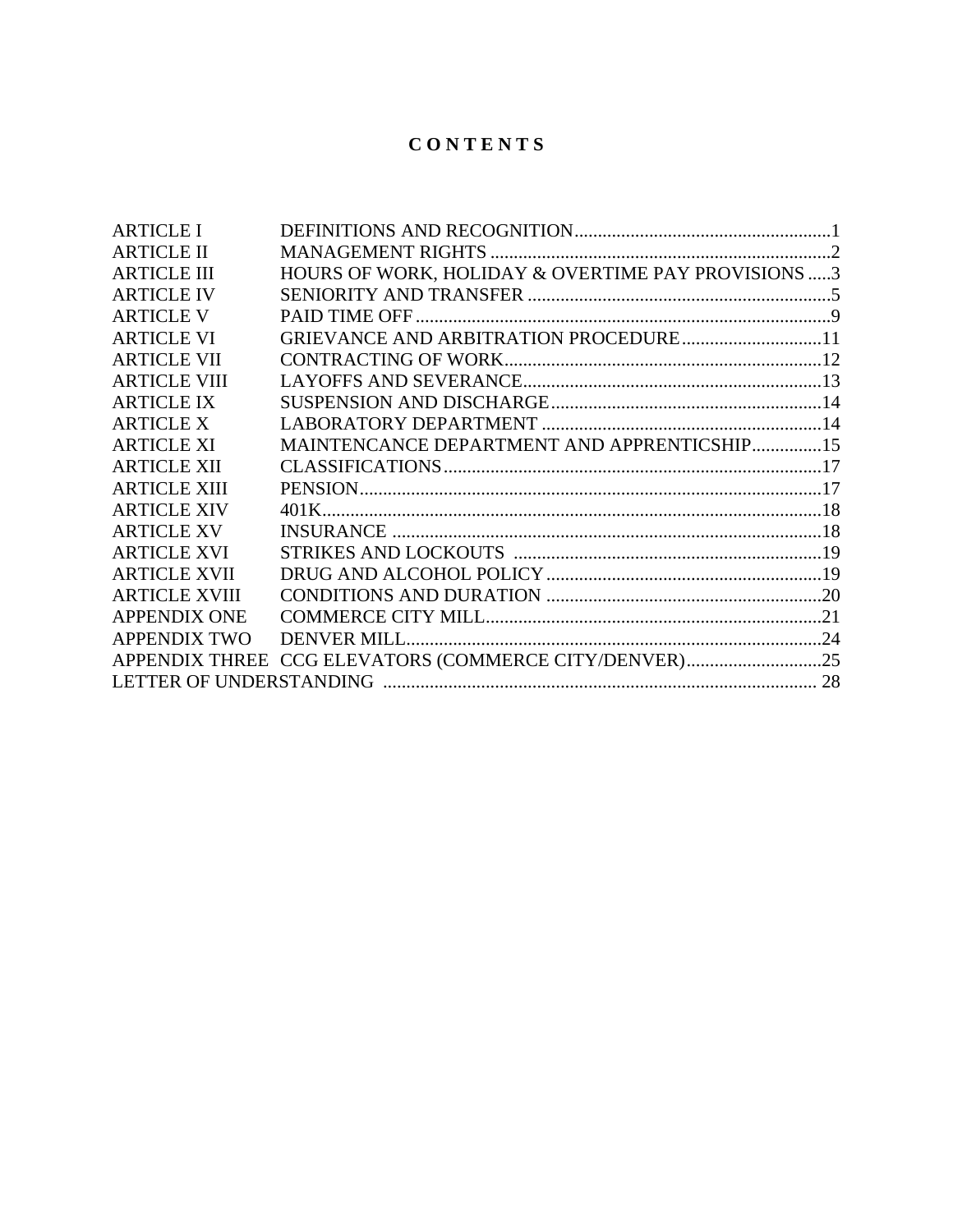#### **AGREEMENT**

This Agreement made and entered into this 5<sup>th</sup> day of October, 2020, by and between Ardent Mills, LLC, a corporation, hereinafter designated "Company", and The Bakery, Confectionery, Tobacco Workers and Grain Millers, International Union, (AFL-CIO, CLC) and its Local Union No. 26 whose names appear as signatories hereinafter designated "Union". This Agreement applies only to the Company's Commerce City, CO Mill; Denver, CO Mill; Commerce City, CO CCG Joint Venture Elevator; and Denver, CO CCG Joint Venture "Pecos" Elevator locations.

This Agreement together with any Appendix negotiated shall be considered the Collective Bargaining Agreement reached between the parties as a result of having collectively bargained with respect to terms and conditions of employment between the parties. Any Appendix executed by the parties and made a part of this Agreement shall contain provisions of a local character.

The purpose of the Agreement is to promote and insure harmonious relations and understanding between the Company and its Employees. The Company pledges to give its Employees considerate and courteous treatment and the Employees pledge themselves to render the Company loyal, efficient, and cooperative service.

# **ARTICLE I –DEFINITIONS AND RECOGNITION**

Section 1.1 The term "Employees" means all Employees collectively of the Company included within the Bargaining Unit at the Company locations referenced above.

Section 1.2 The term "Bargaining Unit" means the Employees at the Company locations referenced above.

Section 1.3 The Company recognizes the Union as the sole collective bargaining agent for its production and maintenance Employees for the purpose of negotiating with respect to terms and conditions of employment; provided, however, this recognition shall not apply to Employees in other recognized bargaining units, nor to Employees whose duties and responsibilities classify them as Supervisors, Office and Clerical Employees, Buyers, Salesmen, and Guards.

Section 1.4 Subject to pertinent law, all present Employees covered by this Agreement who are members of the Union at the date of the execution of this Agreement shall remain members in good standing during the life of this Agreement as a condition of continued employment. All present Employees, with the exception of seasonal employees, who are not members of the Union at the date of the execution of this Agreement shall become members of the Union on the 9lst day following the execution of this Agreement or the 9lst day following the beginning of their employment, whichever is later, and shall remain members in good standing for the life hereof as a condition of continued employment. All Employees hired after the execution of this Agreement shall become members of the Union on the 9lst day following the beginning of their employment and shall remain members of the Union in good standing for the life hereof as a condition of employment.

Section 1.5 Subject to pertinent law, if any Employee within the Bargaining Unit files with the Company a proper request and authorization, the Company agrees during the life of this Agreement to deduct from the wages of such Employee the sum or sums the Financial Secretary of the Union shall have certified to the Company as being properly due the Union for initiation fees and/or dues required by the Union to keep its members in good standing under its Constitution and Bylaws; such authorization shall not be irrevocable for a period of more than one (1) year, or beyond the termination date of this Agreement, whichever is sooner. The Company agrees to make deductions from the first wage payment in the month and to remit same to the Union not later than the 15<sup>th</sup> day of the following month, and to furnish with each remittance a list of the names of the Employees and an itemized statement of the initiation fee or dues deducted. The Company agrees to deduct any accumulated dues resulting from an Employee's absence for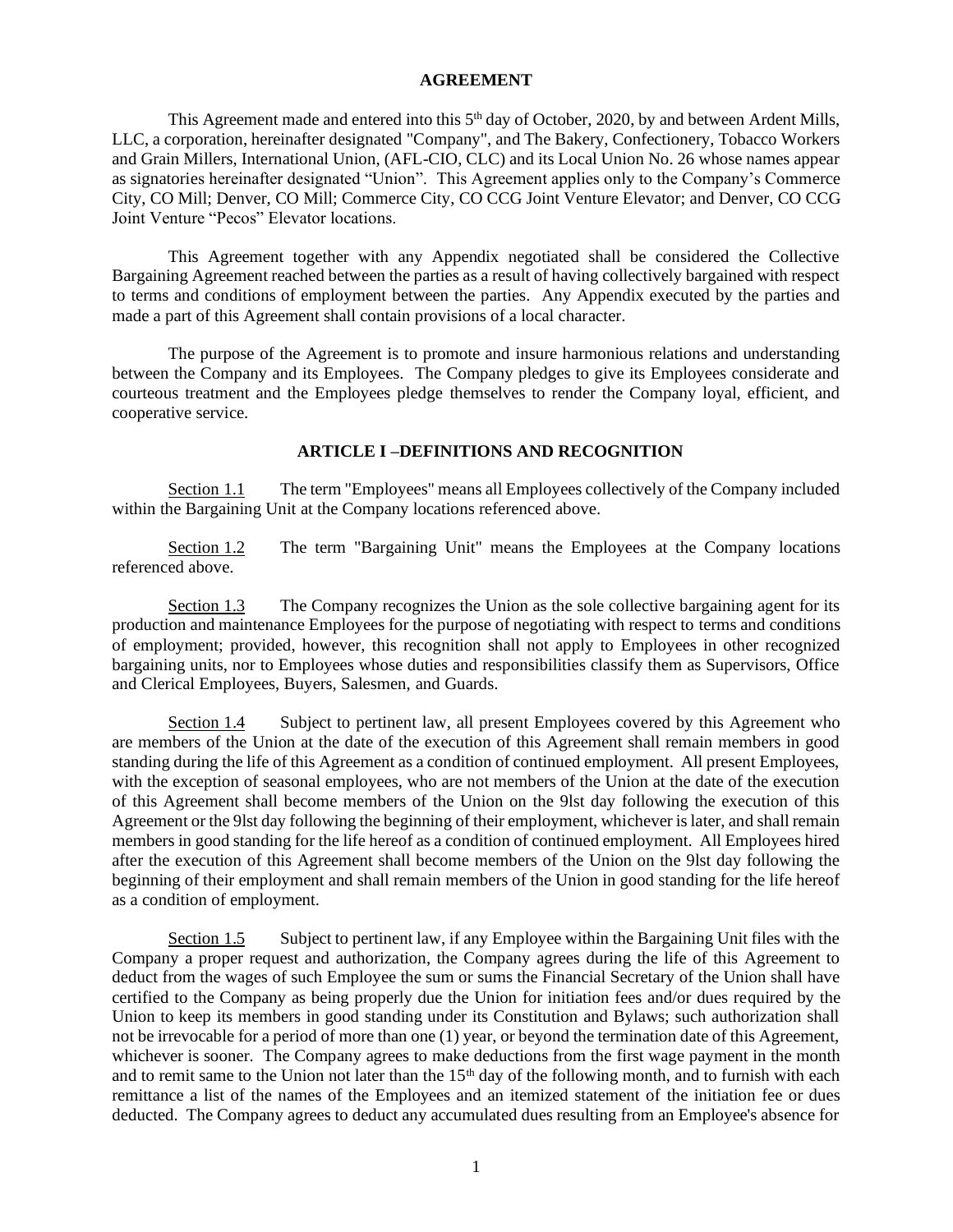any cause, from the first regular deduction period after the Employee has returned to work.

#### **ARTICLE II – MANAGEMENT RIGHTS**

The Company has and retains every right and prerogative of management which is not expressly surrendered or limited by this Agreement, and that the management of the plant and of the Company's business and its operation and the direction of its working forces are vested exclusively in the Company.

# **ARTICLE III – HOURS OF WORK, HOLIDAY AND OVERTIME PAY PROVISIONS**

Section 3.1 Straight Time Rate. means the hourly rate, as set forth in the Appendix for specific job classifications, exclusive of shift premiums, overtime, or other premium pay.

Section 3.2 Hours of Work. Eight (8) consecutive hours shall constitute a day's work and forty (40) hours a week's work. This shall not be considered as a limitation on the number of hours per day or days per week the Company may operate its plants or schedule its Employees.

**Section 3.3 Hours and Days Worked. Employees will not work more than twelve (12) continuous hours in a day. The parties will also work together to ensure that Employees will not work more seventy-two (72) total hours in a week and will not to work more than twenty (20) consecutive days, except in cases of emergency.**

**Section 3.4 Weekend and Holiday Overtime. Daily, Weekend, and Holiday overtime shall be assigned based on plant seniority and qualifications, except situations where "person on the job" applies. Daily, Weekend, and Holiday overtime sign-up sheets shall be utilized for the purpose of scheduling planned overtime. This includes Maintenance and Mill Department Employees, as long as it does not interfere with the responsibilities or demand of their departments. Person on the job applies in cases of unplanned overtime, e.g., unscheduled absences from a call-off or shift over-runs of less than four (4) hours. In these cases, the overtime work will be awarded to the person on the job unless declined. If a person on the job declines the overtime work, it shall be awarded by seniority and qualifications to unassigned Employees. A senior qualified employee will not be able to bump the person on the job in order to perform the overtime work in these situations. If there are no volunteers, the junior qualified Employee, whether previously assigned or not, can be forced to work the overtime. Overtime employment when only a partial crew is called shall be offered based on seniority and qualifications.** 

Section 3.5 Overtime Work. When an Employee's services are needed for overtime work in excess of eight (8) hours per day and he notifies his supervisor immediately that he does not wish to accept the overtime work, he will be excused as soon as a qualified replacement can be secured (four (4) hours shall represent a maximum period of time in which to secure a replacement). All parties shall cooperate with the Employee in securing a replacement. The replacement may be called to work early as long as they don't violate the twelve (12) hour maximum.

Section 3.6 Overtime Pay. All work performed in excess of eight (8) hours at straight-time in one (1) day or forty (40) hours at straight-time in one (1) week shall constitute overtime and be compensated for at the rate of one and one-half  $(1\frac{1}{2})$  times the straight-time rate.

Section 3.7 Shift Differential. A shift differential shall be paid for all work performed on the second shift in the amount of twenty-six cents (\$0.26) per hour and on the third shift in the amount of thirtyfour cents (\$0.34) per hour. The shift differential shall be added to the straight-time hourly rate of the Employees working on these shifts in computing overtime and premium time.

First shift Employees who work two (2) hours or less before the beginning of their regular shift do not get a shift premium. Second and third shift Employees who work two (2) hours or less before the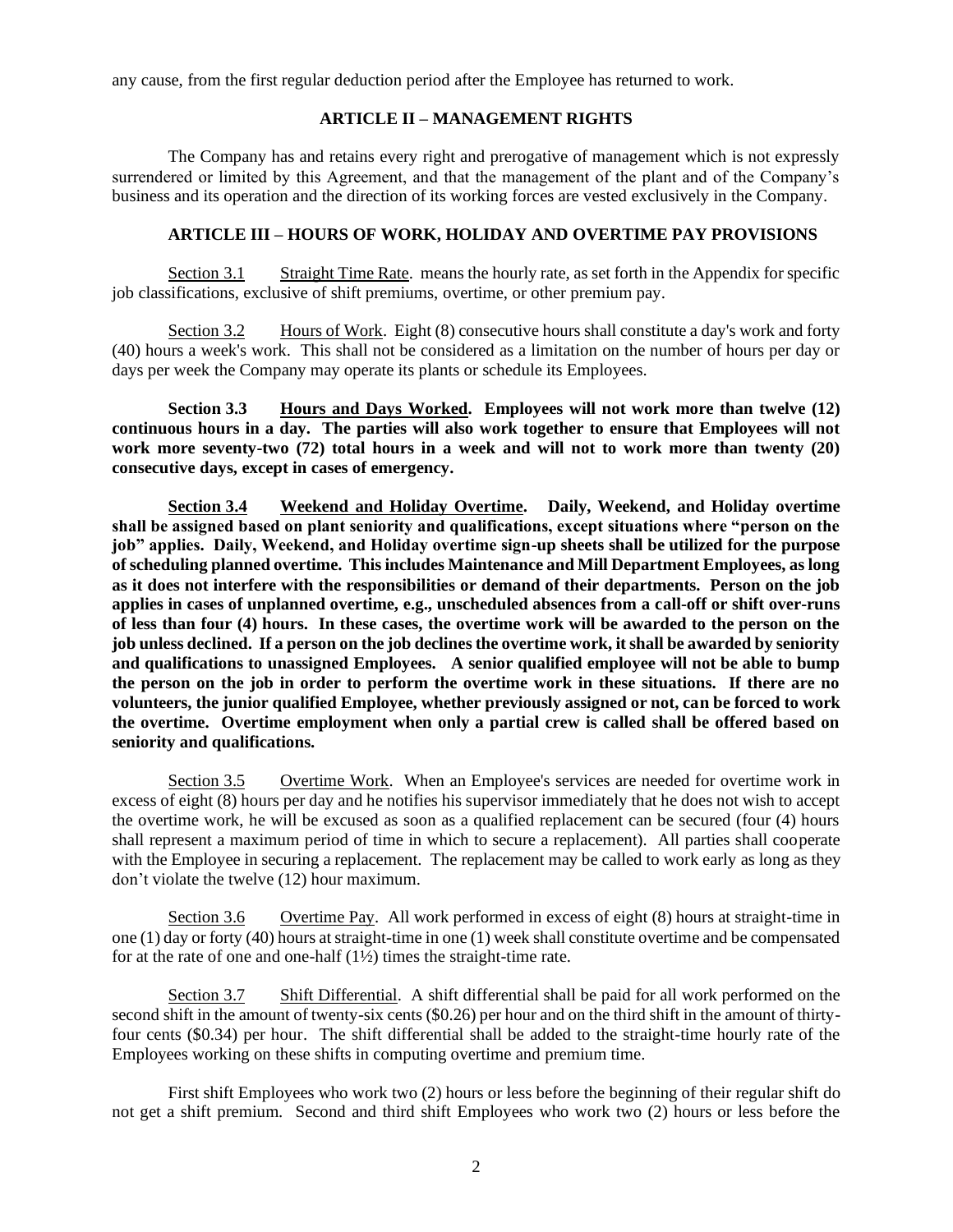beginning of their regular shift receive the shift premium associated with their regular shift**.** Employees who work over from their regular shift for less than four (4) hours will receive the shift differential applicable to the shift they started on. Employees who work over their regular shift by four (4) or more hours will receive the applicable shift differential for that time.

Section 3.8 Scheduling. The workweek shall begin with the day shift on Monday and the starting time of the workday shall be specified in the Appendix. However, some leeway is necessary to provide for variation in the starting time of some Employees. Present scheduling will not be changed except when mutually agreed to by the Union and the Company. The Company shall not stagger the workweek in such a manner as to deprive men of overtime they would normally receive.

# **Section 3.9 Start Times. Normal shift starting times are:**

| Day Shift:              | 6:00 AM   |
|-------------------------|-----------|
| <b>Swing Shift:</b>     | $2:00$ PM |
| <b>Graveyard Shift:</b> | 10:00 PM  |

**The Company may schedule Employees to regular starting times that can vary by as much as one (1) hour either way from the normal starting times of that shift in cases where specific needs exist to facilitate production and/or customer requirements. Normal shift starting times may also vary by any number of hours by mutual agreement of the Company and the majority of the Employees involved.**

Section 3.10 Supervisors and other plant personnel excluded from the bargaining unit will not be permitted or assigned to do work covered by the bargaining unit, except as outlined in a, b, and c below:

- a. Instructing and/or training Employees.
- b. Demonstrating the correct use of tools or equipment.
- c. Acting to prevent an accident or injury to an Employee, or to prevent product or equipment damage.

This will not prevent Head Millers from performing work requiring specialized skill, such as sieve work in flour mills. The above will not preclude the performance of regular production work in small operating units where such performance does not deprive Employees of work.

Section 3.11 Except in the case of unforeseen emergency, Employees intending not to report for work shall notify the Company at least 30 minutes before the beginning of their scheduled so that a replacement can be obtained.

Section 3.12 Saturday Pay. Hours worked by Employees on Saturday shall be paid for at one and one-half  $(1\frac{1}{2})$  times the applicable straight-time hourly rate.

Section 3.13 Sunday Pay. All hours worked by Employees on Sunday shall be paid for at two (2) times the applicable straight-time hourly rate. Sunday work shall be work performed during the twentyfour (24) hour period which occurs between the ending of the third shift on Sunday morning and the beginning of the day shift on Monday morning.

Section 3.14 Recognized Holidays. Plant holidays shall be New Year's Day, President's Day, Memorial Day, Independence Day, Labor Day, Thanksgiving Day, the Day After Thanksgiving, Christmas Eve Day, Christmas Day, and New Year's Eve Day. Alternate holidays may be substituted for President's Day and the day after Thanksgiving on a yearly agreement basis between the parties at a local level. If any of these established holidays falls on a Sunday, the following Monday will be considered as a holiday in administration of the pay provisions of this Agreement. If consecutive established holidays fall on Sunday and Monday, they will be observed on the preceding Saturday and the following Monday.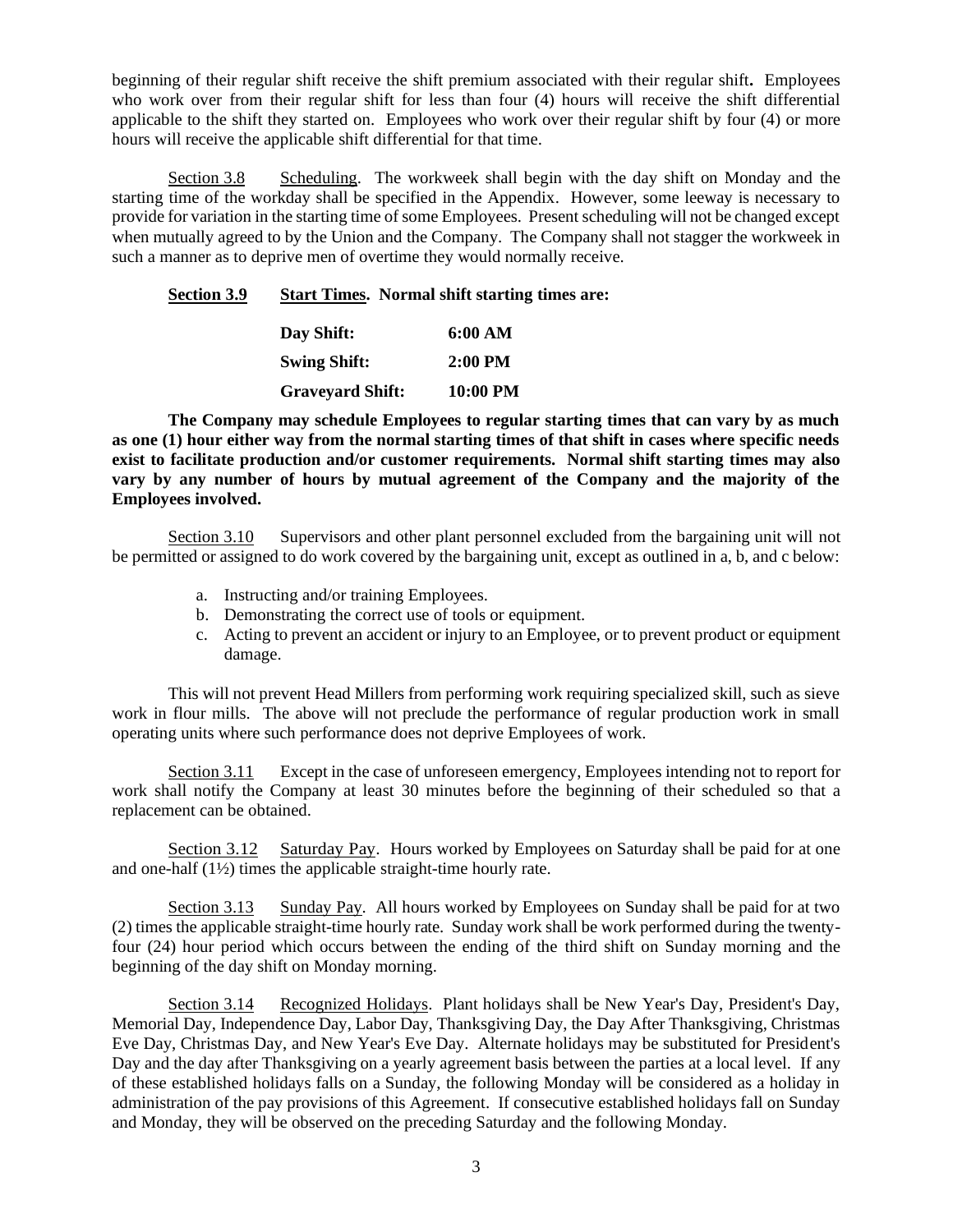Holidays named above shall be considered as the twenty-four (24) hour period beginning at the end of the third shift in the morning of the calendar day designated as the holiday and ending twenty-four (24) hours thereafter.

Section 3.15 Holiday Work Pay. All work performed by an Employees during the hours of their regular shift on the holidays listed in the preceding paragraph shall be paid for at the rate of two (2) times the straight-time hourly rate in addition to the holiday pay of eight (8) hours at straight-time or in addition to the straight-time for hours worked, whichever is greater. If Employees are called in early or called back on a holiday, they shall be paid for any early call in, or for a call back, whichever is applicable, as defined in paragraphs entitled "Call Back Minimum" and "Early Call In", at the rate of three (3) times the straighttime hourly rate, in addition to the holiday pay of eight (8) hours at straight-time.

Section 3.16 Unworked Holiday Pay. Employees who are not on leave shall be paid for one (1) eight (8) hour day at their straight-time hourly rate for each of the plant holidays, provided the Employees worked sometime during the calendar month in which the holiday occurred. Scheduled vacation hours will be considered as hours worked in the application of this provision for purposes of overtime calculation. The Company will cooperate with the Local Union to ensure that no production be scheduled on Labor Day and Christmas Day whenever possible.

Section 3.17 Holiday Time Credit. Employees entitled to pay for a holiday worked or not worked as defined above shall be credited with eight (8) straight-time hours on that holiday for the purpose of computing his overtime pay for the week, except when the holiday falls on Saturday.

Section 3.18 Reporting Pay Minimum. Employees scheduled to work, or called to work, who report on time, without reasonable notice to the contrary, shall be offered eight (8) hours work or shall be given pay equivalent to the amount they would have received had they worked eight (8) hours, unless such Employee was instructed prior to the beginning of their regular shift that there would be less than eight (8) hours work available, in which case four (4) hours will be considered the appropriate minimum. The Reporting Pay Minimum shall not apply, and Employees will only receive compensation for actual time worked, should the scheduled work be precluded or interrupted by strike, riot, accident, power failure, or Act of God.

Section 3.19 Call Back Minimum. If Employees are called back to work more than two (2) hours prior to the established starting time of his scheduled shift, they will be given four (4) hours' work, to be paid for at the applicable overtime or premium rate, or, in lieu of being given that much work, shall be given pay equivalent to the amount he would have received had he worked four (4) hours. Employees shall not be considered called back if their succeeding shift is changed, provided the Employees are notified of the change at or before the end of his preceding shift and seven (7) hours or more have elapsed between the two (2) shifts. Employees needed for daily overtime work must be notified prior to the regular quitting time of their shift in order to avoid the call-back minimum. The exception to this application is where an Employees' relief has not reported as scheduled and a qualified replacement has not been secured. In those cases, Employees on duty will be regarded as not having completed their shift until properly relieved.

Section 3.20 Early Call In. Employees called to work two (2) hours or less prior to the established starting time of their scheduled shift shall be paid only for the time worked on the early call in and at the overtime or premium rate applicable to such hours. Early call-ins shall not shorten Employees' regularly scheduled shift.

Section 3.21 Jury Pay. Employees who are required to be absent from work for jury service shall be paid whatever straight time pay they would otherwise have received during the entirety of their jury service up to and including forty (40) hours in any one (1) week, less the amount of jury pay which they received for the same period. To be eligible for Jury Pay, Employees must notify his immediate supervisor at the time of his call to jury service and must furnish evidence of the amount of pay received for their service on the jury. Employees subpoenaed as witnesses will be excused under the current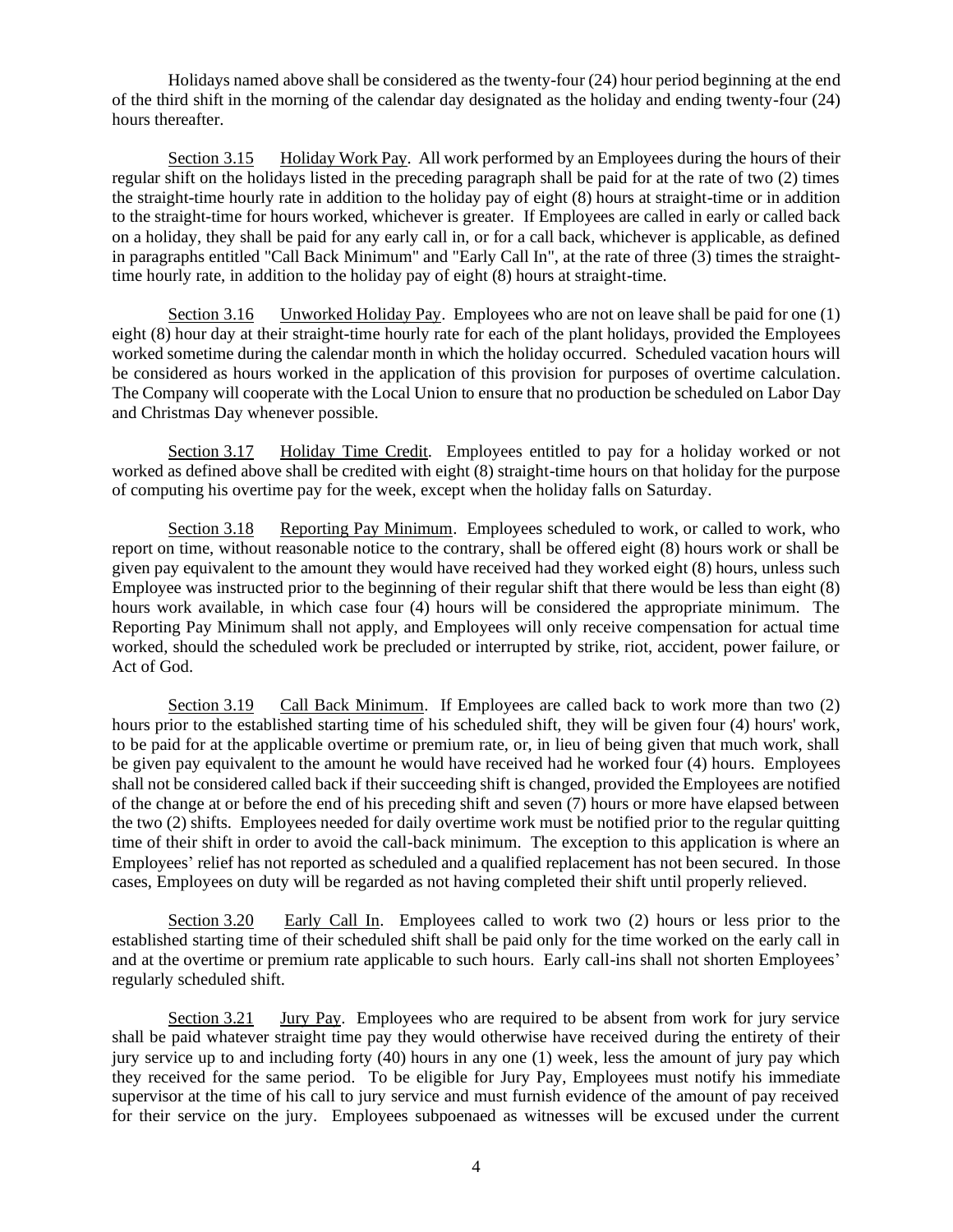absenteeism program.

Section 3.22 Funeral Leave. Employees who lose time on scheduled work days **because** of the death of members of their immediate family will be paid up to **five (5)** days (each day at eight (8) hours straight-time) for working time lost as a result of making arrangements for and/or attendance at the funeral. The parties will agree when the paid time off shall begin with appropriate notice. A member of an Employee's immediate family is one of the following: The Employee's **spouse**, parent, child, brother, sister, step-parent, verifiable stepchild, step-brother, step-sister, mother-in- law, father-in-law, grandparent, **grandparent-in-law**, or grandchild.

Section 3.23 Pyramiding. In no event shall the overtime and/or premium pay be pyramided or duplicated. If two (2) or more of the overtime or premium pay provisions are applicable to the same hours of work, only the applicable provisions yielding the largest amount of pay shall be applied and such amount shall satisfy the requirements of all other applicable pay provisions.

# **ARTICLE IV – SENIORITY AND TRANSFER**

Section 4.1 Continuous Service. The term "continuous service" wherever used in this Agreement is the period of time that begins with an Employee's date of hire. If continuous service is broken for any of the reasons listed under a, b, c, d, e, f, or g below, continuous service shall start over with the Employee's most recent hiring date. Continuous service shall not be broken due to layoff or absence due to sickness, injury, leave of absence, or other legitimate reason approved by the Company.

However, an Employee's continuous service shall be broken if the Employee:

- a. Quits, or
- b. Retires, or
- c. Is discharged for just cause, or
- d. Has been laid off for a period of twenty-four (24) consecutive calendar months, or
- e. Is off work due to illness or injury (non-work related) for a period of twenty-four (24) consecutive months, or
- f. Fails to advise the Company of change in address or fails to report within a reasonable time when called, if, in addition, the Local Union is given forty-eight (48) hours in which to locate the Employee and arrange for the Employee to report to work.
- g. Accepts a Severance Allowance payment.

Section 4.2 Plant Seniority. The term "plant seniority" as used in this Agreement shall mean the period reflected by the Company's employment records of an Employee's continuous service at any single location of the Company. Any Employees accepting a position with the Company outside the bargaining unit shall accumulate seniority for a period of four (4) months, at the end of which time, all seniority shall be forfeited, unless the Company and the Union mutually agree to an extension.

Section 4.3 Department Seniority. The term "department seniority" as used in this Agreement shall mean the period reflected by the Company's employment records of an Employee's service in a department as designated in this Agreement.

Section 4.4 Master Seniority. All Employees under this Master Agreement on the date this Agreement was ratified (July 16, 1987) shall acquire a Master seniority date; such date will be the date of ratification (July 16, 1987). Such seniority will only be used and exercised in the event of the Employee's permanent layoff from one of the operating units covered by a Supplemental Agreement. In that event, such permanently laid off Employee may displace any other Employee in any other operating unit that in fact was hired after such date (ratification date). New Employees hired after the initial ratification date of July 16, 1987, will acquire a master seniority date effective with their permanent full-time employment date. Should an Employee so elect, his plant seniority date from that day forward shall be the same as his Master seniority date for purposes of layoffs, recalls, transfers, bidding vacation, scheduling personal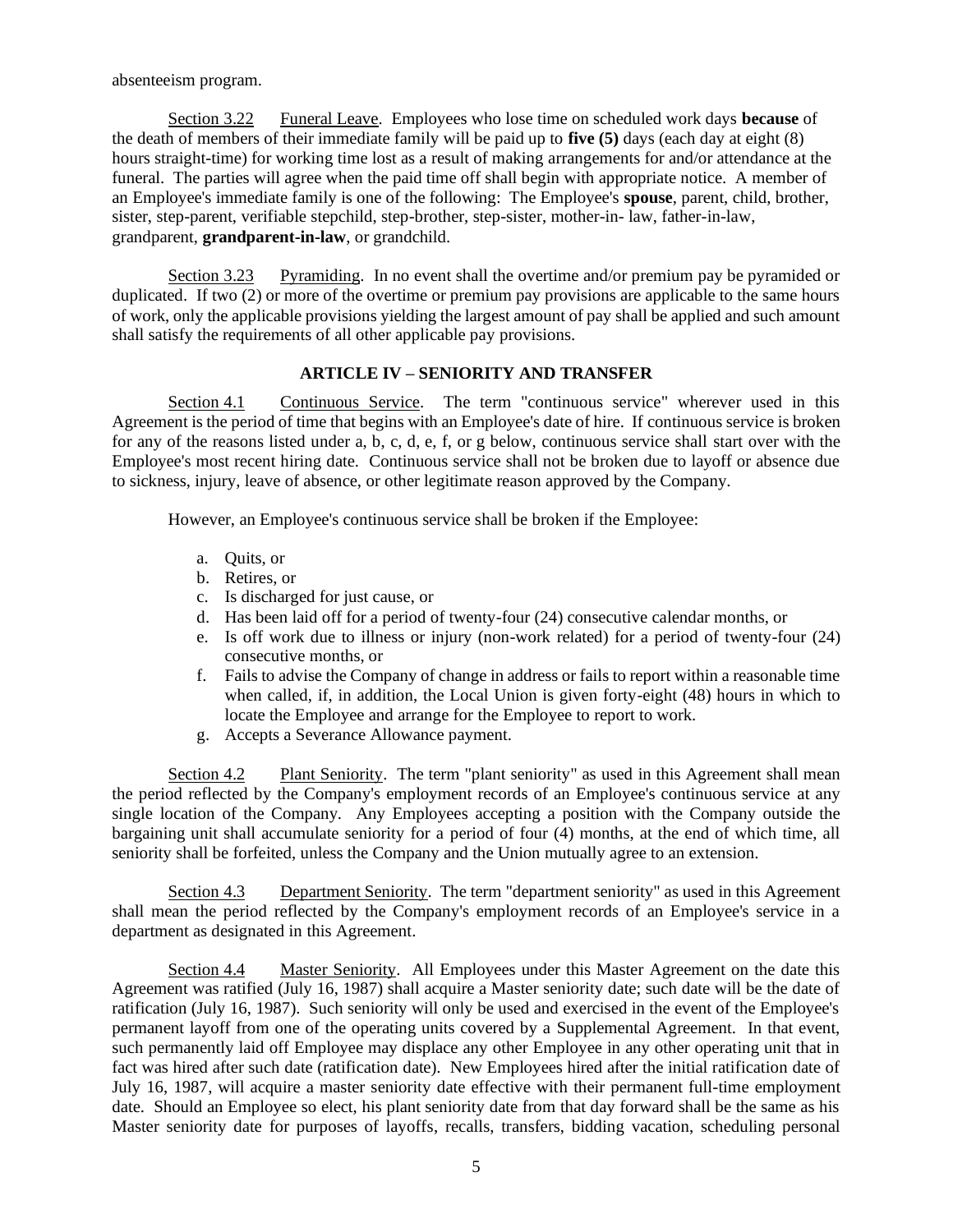holiday, and internal plant assignments. Permanent layoff, for the purposes of this paragraph shall be defined as ninety (90) days in actuality or a layoff that is expected by the Company to exceed such duration. Under no circumstance will any Employee who exercises such seniority be eligible for severance pay as is defined in other contract language.

Section 4.5 Probationary Employees. Employees shall be regarded as on probation for the first ninety (90) days of their employment. Upon completion of the probationary period, the Employee's seniority shall be retroactive to the beginning date of his last period of continuous employment. There shall be no Company responsibility for the reemployment or continued employment of probationary Employees.

Section 4.6 Technology Changes. The Union and the Company recognize that compelling competitive conditions affecting a specific **location** may require changes in production processes, machinery and work methods. The Company **will** notify the Union at the earliest possible time of any plans to make substantial changes in existing production processes, machinery or work methods and to provide no less than thirty (30) days advance notice.

Section 4.7 Employees with sufficient seniority to work on any given day or part of a day, will work at their own jobs if their jobs are operating, provided it does not deprive an Employee with more seniority of work. This paragraph shall not apply to jobs filled by bid as follows:

- a. When a shift or job is abolished, or
- b. When an Employee takes a lower-rated job than his own while unable physically to perform his own job, or
- c. In case of change of classification under this Agreement.

Whenever an Employee's bid-in or assigned job is not operating and he exercises his seniority to take work in another classification on a temporary basis, he shall be paid for such time the wage rate for the classification of the work performed, **or their regular rate, whichever is higher.**

Section 4.8 Relief Jobs. The Company will establish permanently bidded relief classifications at the Commerce City Mill. Such classifications shall be paid at one dollar and fifty cents (\$1.50) below the highest paid classification they relieve. Permanently bidded relief positions for "highly skilled" jobs shall require the same commitment of time as the highest skilled job such positions relieve, except in such situations whereby a bid for a non-relief job within their relief classification becomes available. When the Company chooses to staff a temporary open position, the individual holding the relief will be assigned.

While working on such relief assignments, the Employee will be paid as follows: If such relief assignment is for more than two (2) hours, either continuously or cumulatively during the shift, he shall be paid for the entire day the rate of pay applicable to his regular classification or to the classification to which he has been relief assigned, whichever is higher.

# **Section 4.9 If an Employee has not worked a job for five (5) years, the Employee can state that they do not want to be retrained and will be disqualified.**

# **Section 4.10 All plant personnel, i.e., Millers, Wheat Mixers, Packers, etc., may perform production line, on site, quality control checks, outside the Laboratory Department.**

Section 4.11 Transfers. The parties hereto agree that it may be necessary to temporarily assign workers to work other than that designated by their regular bid-in or weekly assigned pay classifications. It is understood and agreed that an Employee will perform work anywhere in the plant at the direction of the Company, provided that the vacancies will be offered on the basis of seniority and qualifications.

While working on a temporary assignment, Employees will be paid as follows: If the temporary assignment is for more than two (2) hours, either continuously or cumulatively during the shift, they shall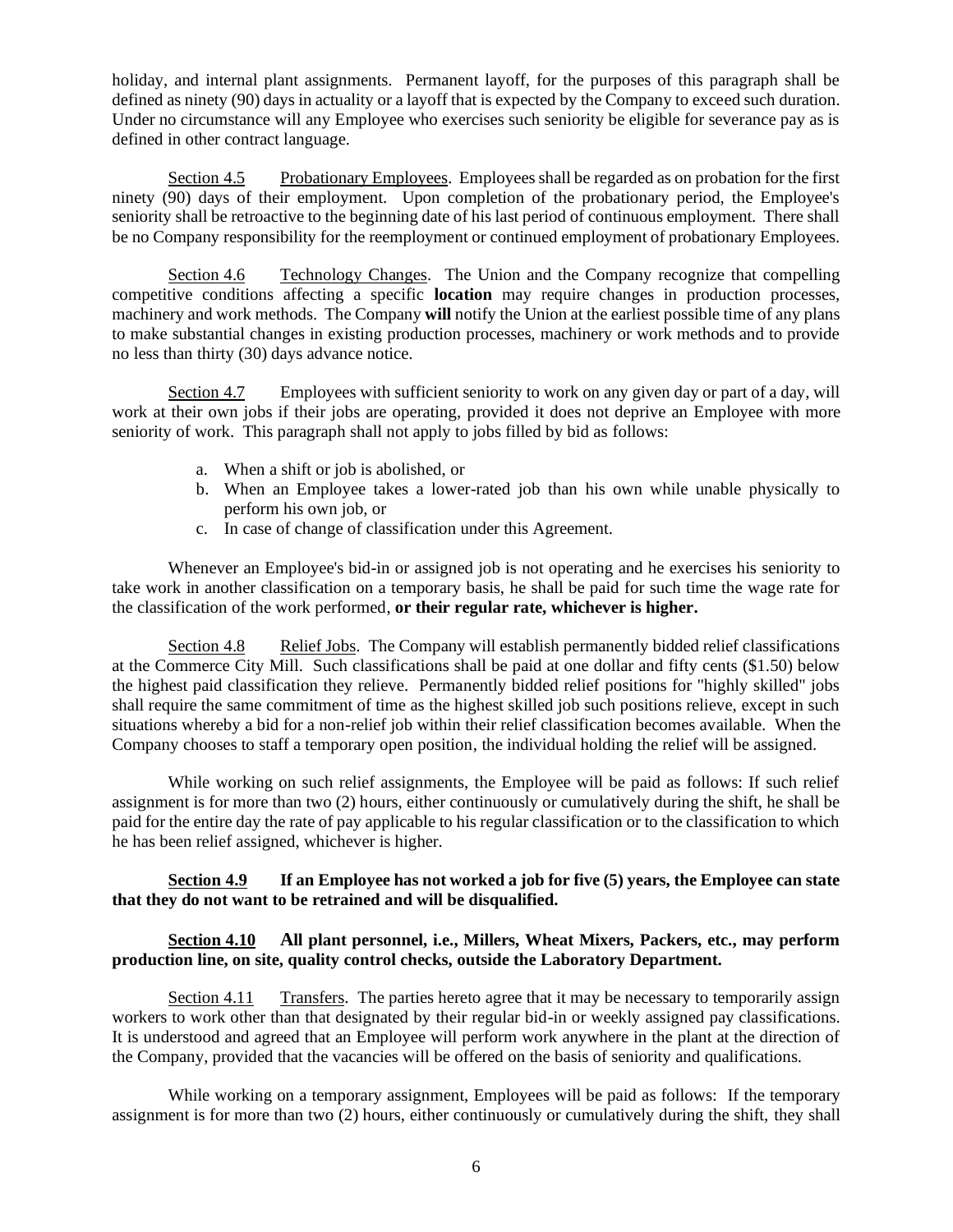be paid for the entire day the rate of pay applicable to their regular classification or to the classification to which they have been temporarily assigned, whichever is higher.

Section 4.12 In case a new classification is established, the rate for the new classification will be determined by negotiation between the Local Union and the Company prior to the end of thirty (30) days which shall be retroactive to the day the Employee first worked in the new classification. Whenever the duties, responsibilities, or other job content of any classification have changed substantially, either party to this Agreement may request a meeting with the other for the purpose of arriving at a satisfactory adjustment in the rate of pay for the job.

Section 4.13 It is understood that nothing in the preceding paragraphs precludes an Employee from agreeing to accept a lower rate of pay while serving as an apprentice or while in training for a job paying a higher rate. An Employee will be deemed qualified for the rate of pay of the job involved when he satisfactorily performs the duties with no more supervision than is required by other qualified workers on the same job.

Section 4.14 Traveling Employees. An Employee who is requested and agrees to work temporarily in another city for the Company will be reimbursed at the rate of ten cents  $(10¢)$  per mile travel allowance, if the Company requests and he furnishes his own transportation, plus all other reasonable and legitimate expenses and will be paid for his compensable time at applicable straight-time, overtime, or premium compensation, the hourly rate for the job at the plant where he is regularly employed or at the location where it is performed, whichever is higher.

Section 4.15 Emergency Breakdown or Scheduled Project Work. The Company shall have the option to assign maintenance employees by seniority and qualifications at any location. This does not include routine maintenance.

Section 4.16 Job Posting and Promotions.

- a. Unless departmental seniority provides otherwise, when a vacancy for any job covered by the classification contained in this Agreement occurs or when any new jobs are created within the bargaining unit, procedure as set forth in this section will be followed.
- b. When immediate action is necessary in order to avoid interruption of operations, the proper supervisor may appoint temporarily any available Employee. Bidding for the job shall then be conducted in accordance with paragraphs (c) and (d) of this section.
- c. Notice of prospective vacancies shall be promptly posted on the bulletin boards of all locations for three (3) consecutive working days. At the end of the three (3) working day period, such vacancies shall be filled as follows:
	- 1. First, by the senior Employee within the location (where the vacancy exists) having the ability and physical qualifications to perform the job.
	- 2. Second, by the senior Employee within the bargaining unit from another location having the ability and physical qualifications to perform the job.
	- 3. Third, by the hiring of a new Employee into the bargaining unit.

It is understood and agreed that in the application of the above, the second and third steps may not be appropriate where the application off) below is applied.

d. A senior regular Employee, if absent due to illness, vacation, or permitted leave of absence, shall, upon his return to work, be allowed three (3) days to exercise his seniority, and the Employee assigned to the job during the absence of the senior man shall be returned to his former classification and rate of pay, as shall all others affected by the change.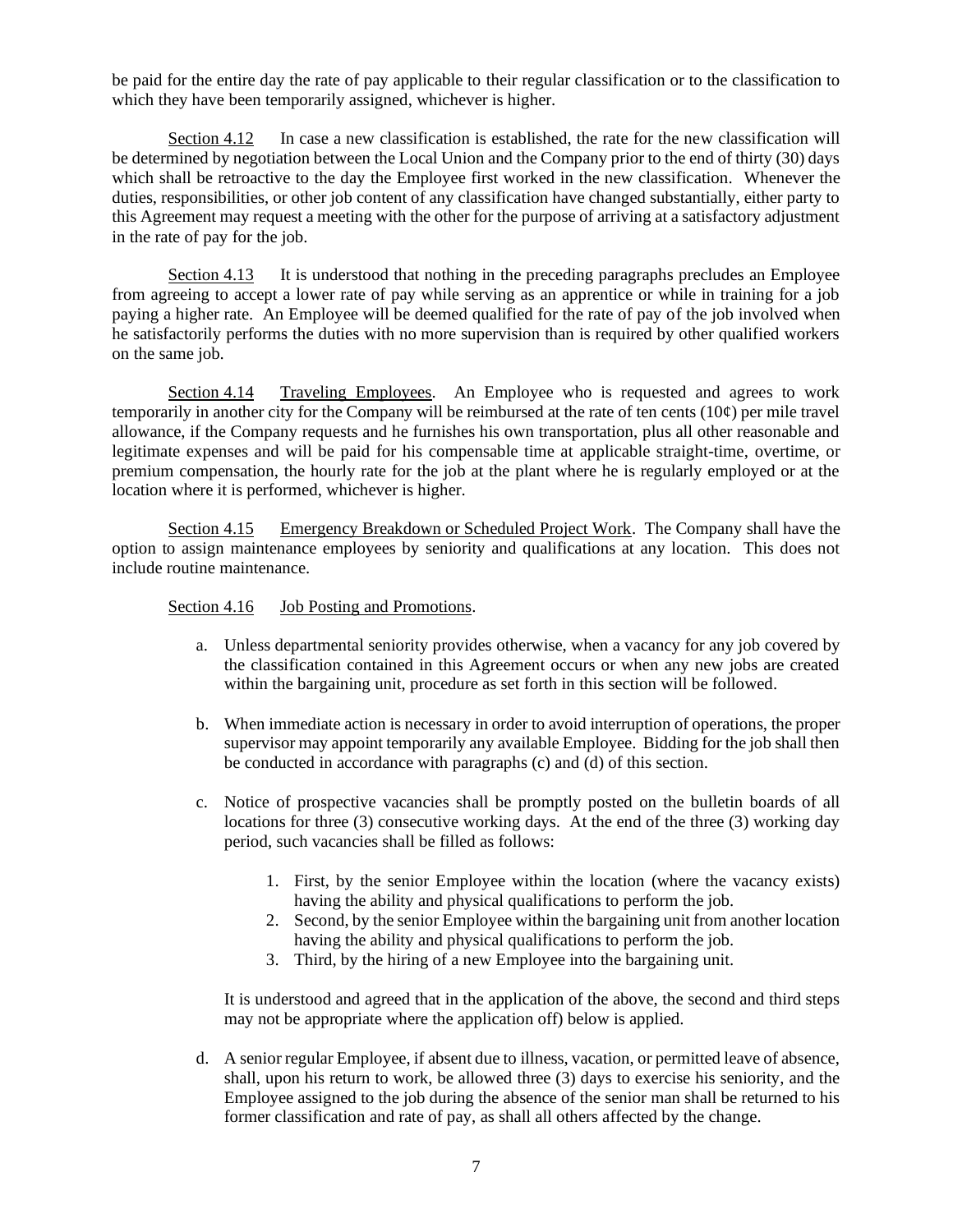- e. In the event that a Regular Employee bids on a job and is assigned to it, he shall be given a fair trial, and if unable to satisfactorily perform the duties of the new job, he shall be returned to his old job, without loss of seniority. In the event that an Employee bids on a job, is assigned to it, and the Company discontinues this job at a later date, after the Employee has qualified, he will be returned to the job to which his seniority entitles him.
- f. In the event no Employees bid on the posted job openings it will be incumbent on the least senior Employee to fill the subject vacancy.

# **g. Employees awarded a job bid shall be paid that classification's wage rate immediately.**

Section 4.17 Leaves of Absence. The Company agrees to consider reasonable request for leaves of absence not to exceed sixty (60) days to Regular Employees when such leaves may be taken without impairment of the operations of the plant where the Employee works. No such leave shall be granted where it is thought that the reason for such request is to take other employment. The sixty (60) day maximum period may be waived in the case of illness, convalescence, or other exceptional circumstance. It is further agreed that no more than one (1) regular Employee from each plant shall be granted a leave of absence if elected or appointed to a full-time Union position requiring long term absence from work. Such leave of absence will be granted for a period not to exceed the expiration of such union office term(s). During the term of said Union office leave, benefits such as Health and Welfare, pension, 401k, vacation and personal day accruals shall be suspended. Earned entitlements such as unexercised vacation, earned personal days and pro-rata vacation shall be paid at the commencement of said leave.

Employees returning to work from such leaves of absence shall return to the classification they occupied at the time their leaves become effective (seniority and qualifications being sufficient) as shall all others affected by the change. The Company shall notify the Union in writing of all leaves of absence granted.

Section 4.18 Lunch Periods. "Lunch period" means a period of 20 minutes agreed upon between the Company and the Union during which an Employee is not permitted to leave the plant and during which he will not be interrupted unless business needs require.

Section 4.19 Special Considerations. Regular Employees whose earning capacity is limited because of age or disability will be employed, where practical, on light work at a wage suitable to the Company and the Union.

Section 4.20 Negotiating Committee. Employees who are designated members of Negotiating Committees by the Bargaining Unit shall be reimbursed by the Company at their Regular Hourly Rates for time lost from employment while engaged in negotiations. This provision shall not, however, apply to grievance procedure nor to time devoted to arbitration proceedings as provided for in this Agreement. Not more than one (1) Employee from any one (1) Appendix population shall be entitled to receive pay for time lost under this provision, and the negotiations for which time lost shall be paid shall be limited to the time necessarily and reasonably employed in negotiations, if any, relative to a renewal, revision, or modification of this Agreement at the close of the term as herein provided.

Section 4.21 Safety Provisions. A safety committee of two (2) members shall be maintained during the term of this Agreement. The Committee shall be composed of one (1) Union Member, preferably a maintenance man or in his absence a Union Steward, and one (1) person from the Company. The duties of the Committee will be to make monthly observations of the plant and report any dangerous conditions encountered. Such inspections must be made on Company time and completed once each month.

A copy of the report resulting from these safety observations will be made available to the Labor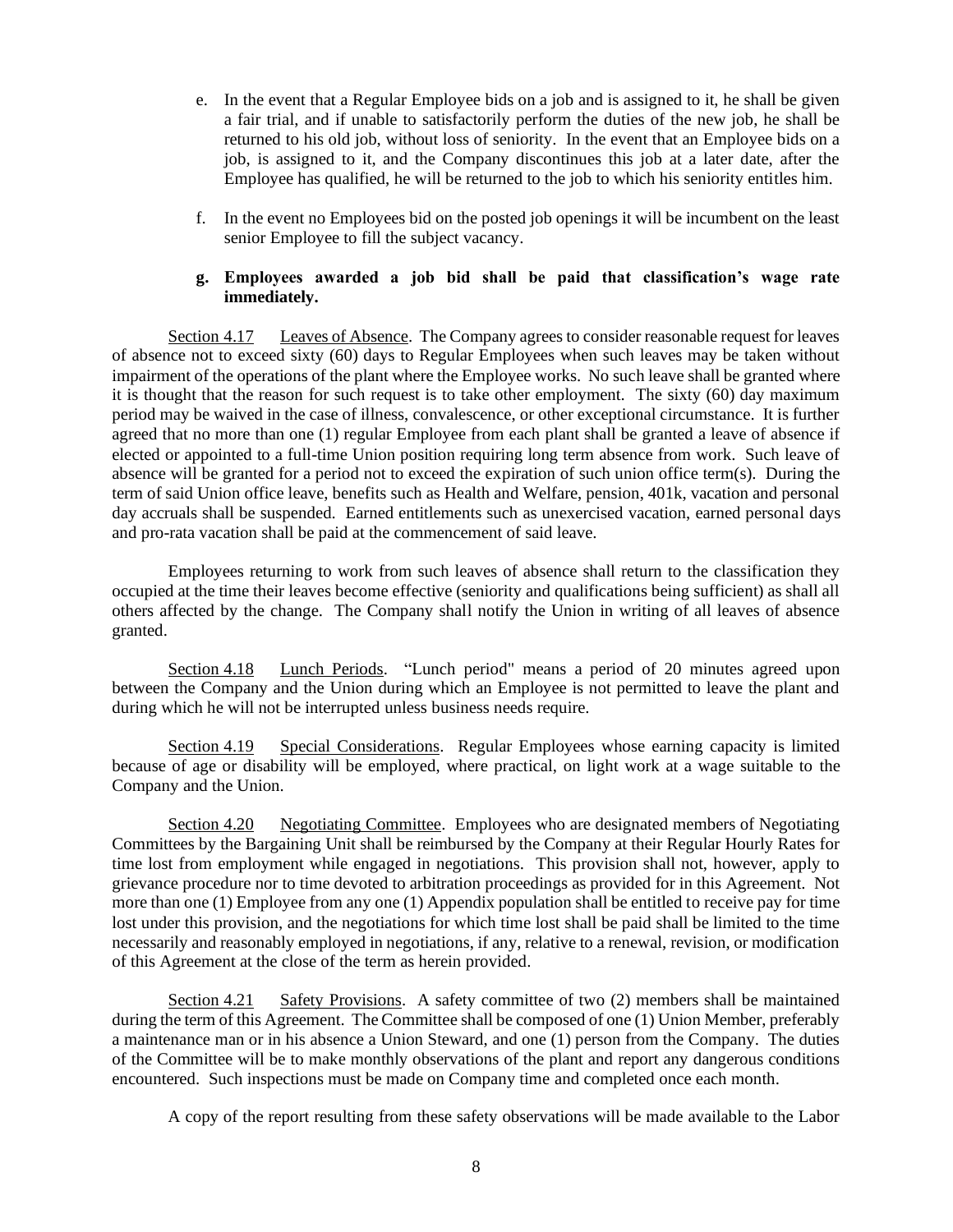Relations Committee for discussion at their next regular meeting. The Company and the Union agree that our safety program has been elevated to a level of mutual participation and resolution in an effort to reduce work related injuries and improve the safety awareness of our Employees. It is further agreed that working in a safe manner is a condition of employment.

Section 4.22 Non-Discrimination. The Company and Union are committed to maintaining a work environment that is free from discrimination. It is agreed between the parties to this Agreement that except as required to meet the provisions of applicable federal or state laws, the provisions of the Agreement shall be applied to all Employees without regard to race, ethnicity, color, religion, age, **pregnancy,** gender identity, gender expression, sexual orientation, citizenship status, marital status, family status, veteran's status, active military status, national origin, disability, genetic information or any other legally protected class. Any masculine term used in this Agreement shall be understood to include the feminine and vice versa and no distinction on the basis of gender shall be inferred from the use here in of any such masculine or feminine term.

Section 4.23 **Sanitary Conditions. The Company agrees to furnish a sanitary drinking fountain and to provide warm water where showers are maintained. The Company agrees to keep the drinking fountains, washrooms and toilets in a clean and sanitary condition, and at flour mills to furnish proper dressing rooms with sufficient lockers for all Employees and to maintain the same in a clean and sanitary condition. The Employees, on their part, agree to cooperate in maintaining such sanitary conditions. The Company and the Union agree to work together to resolve any inadequacies in the current break rooms, restrooms, and parking facilities.**

Section 4.24 Uniforms. The Company will provide each Employee with six (6) sets of uniforms per year. It is the Employee's responsibility to launder and maintain said uniforms. Wearing of the uniforms shall be mandatory.

Section 4.25 Rest Periods. It is the intent of the parties hereto that all Employees will be provided with rest periods. Provided operations permit, a fifteen (15) minute relief period shall be granted in the forepart and after part of each shift.

Section 4.26 Sunday Work Responsibility. The Company agrees to notify its Employees at least forty-eight (48) hours in advance, if possible, when Sunday work is anticipated, and it is agreed and understood that all Employees will perform work on Sunday, if possible, when notified forty-eight (48) hours in advance.

Section 4.27 On-the-Job Injury. Any Employee who is injured on the job shall receive pay for the day on which he is injured of not less than the number of hours worked by other Employees employed in the same department as the injured Employee, nor more than eight (8) hours, whichever is less; provided that the injury is sufficiently serious to require medical or surgical attention.

Section 4.28 Information. On January 1st of each year, the Company will provide the Union with an up-to-date seniority list and the Union will provide the Company with a list of new officers and department stewards.

# **ARTICLE V – PAID TIME OFF**

**Section 5.1 The annual Paid Time Off (PTO) accrual is available for use at the beginning of each fiscal year beginning June 1st and will be earned by day, based on active employment.**

**Section 5.2 The annual PTO accrual is outlined in the table below based on years of service. The annual PTO accrual will be reflected in hourly increments on Employees' pay statements.**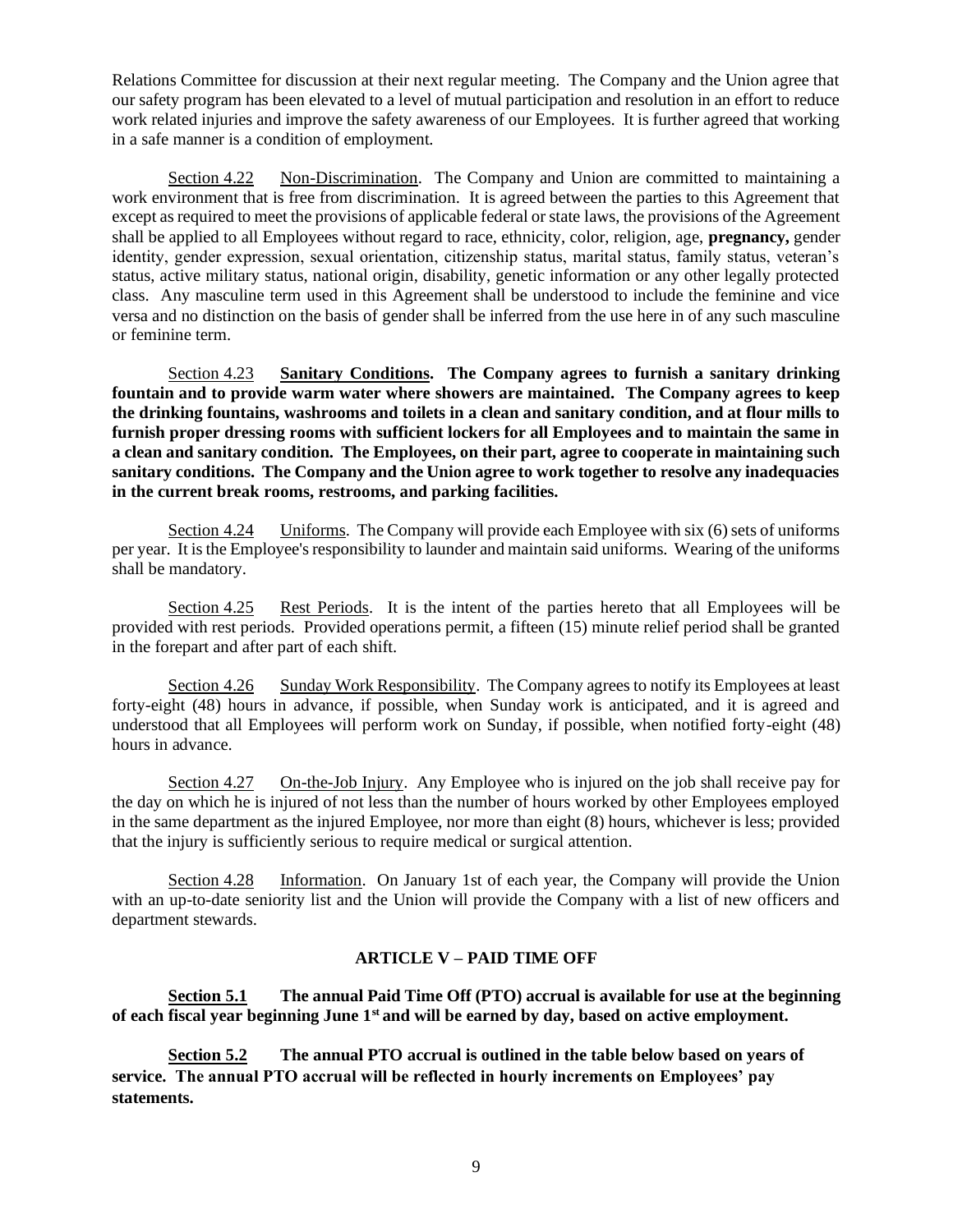| <b>Years of Service</b> | <b>Annual Benefit</b>  |
|-------------------------|------------------------|
| $0$ to 3 yrs.           | 15 days<br>(120 hours) |
| 4 to 9 yrs.             | 20 days<br>(160 hours) |
| 10 to 19 yrs.           | 25 days<br>(200 hours) |
| $20 + yrs.$             | 30 days<br>(240 hours) |

**The Company will pay Employees eligible for five (5) or six (6) weeks of vacation at the ratification of the new cba, (Employees hired before October 1, 2000), twenty-four (24) hours of pay at their straight time hourly rate for each year of the new cba (e.g., if cba is for five (5) years these Employees will be paid 120 hours). This payment will include the annual wage increases through the term of the new cba and will be made within 45 days of ratification of the new cba. This provision will apply to the remainder of their employment with Ardent Mills.**

**Section 5.3 The annual PTO accrual will be pro-rated based on date of hire. Employees will be eligible for PTO immediately upon hire.**

**Section 5.4 Increases to the annual PTO accrual due to service increases will be recognized at that beginning of the fiscal year in which the service date increase occurs.**

**Section 5.5 PTO will be paid based on an Employee's regular hourly rate of pay at 8.8 hours. PTO may be used in 1/2-hour increments. All PTO should be used in the fiscal year it was granted. If Employees do not use all of their PTO by the end of the fiscal year, the amount of their annual PTO benefit for the new fiscal year will be capped so it does not exceed the maximum PTO amount listed in the table above.** 

**Section 5.6 When foreseeable, team members must obtain advance approval from their manager or supervisor before using PTO. Team members should follow plant work rules for call-in procedures and notifications when advance approval is not possible. The Union Stewards will maintain the weekly staffing schedule.** 

**Section 5.7 PTO requests will be granted by the Company considering both the wishes and seniority of the Employees and the requirements of plant operations. Senior Employees will be given preference for PTO provided they make their selection before February 15 each year. The Company maintains the discretion to approve or deny PTO requests based upon business needs.** 

**Section 5.8 Ardent Mills may require that PTO be used in lieu of taking unpaid time-off.** 

**Section 5.9 PTO will count towards hours worked for the purposes of calculating overtime.**

**Section 5.10 Employees who are on an approved leave of absence will be eligible for PTO during their leave. Employees must use any accrued PTO to pay hours missed from work during the waiting period prior to short-term disability. Employees may use PTO to supplement any reduced pay or unpaid short-term absence due to an approved disability or unpaid leave under the Family Medical Leave Act.**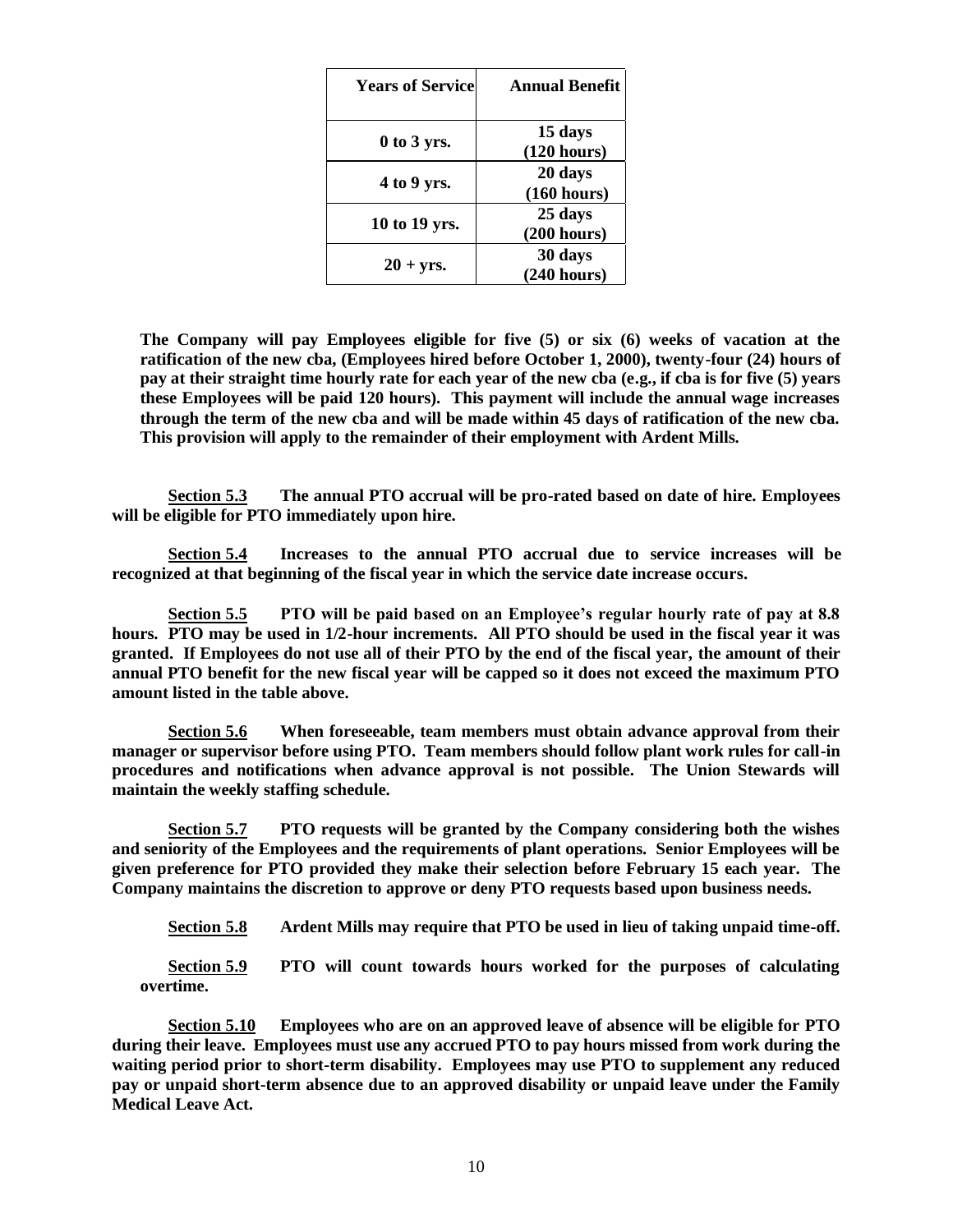**Section 5.11 Employees who have been employed for at least twelve (12) months may sell back to Ardent Mills up to a maximum of forty (40) earned hours per fiscal year. Time can be sold back in 1/2-hour increments. PTO time sold back will not count towards daily or weekly overtime.**

**Section 5.12 At the end of employment, the amount of PTO Employees earned as of that date and not used will be paid on their final paycheck. Team members may not use PTO to extend a termination date. PTO paid when employment ends is based upon the earned schedule below:** 

| <b>Years of Service</b> | <b>PTO Hours</b><br><b>Earned Per Day</b> |
|-------------------------|-------------------------------------------|
| $0$ to 3 yrs.           | .33 Hours                                 |
| 4 to 9 yrs.             | .44 Hours                                 |
| 10 to 19 yrs.           | .55 Hours                                 |
| $20 + yrs.$             | .66 Hours                                 |

#### **ARTICLE VI – GRIEVANCE AND ARBITRATION PROCEDURE**

Section 6.1 **A Labor Relations Committee shall be established for each plant. The Local Union shall select a representative from each major department and the chief steward who has been in the continuous service of the Company for at least one (1) year. This committee and representatives of the Company shall constitute the Labor Relations Committee. The purpose of the Committee is to meet to discuss any affairs that are of mutual concern to both parties.**

Section 6.2 The Labor Relations Committee shall give immediate attention to all grievances brought before it, and decisions reached will be in writing and signed by the Company and the Union.

Section 6.3 In the event of any dispute arising regarding the interpretation or application of any of the terms of this Agreement or any other grievance dispute or alleged violation of this Agreement, all matters shall continue unchanged in the plant, without any interruption pending such final adjustments and without any strikes, lockouts, interruptions to or interference with the production, by the Company, the Union, or its members.

Section 6.4 **Routine problems that may arise should be addressed by the Steward and Supervisor as soon as possible in order to be resolved. If Employees believe they have a grievance, they may submit such grievance to the Company within fifteen (15) calendar days from the time the Employee is aware of the event(s) on which the grievance is based. An earnest effort will be made to settle such grievances per the procedure described in this Section.**

If any claim is made by a non-probationary Employees that their discharge or suspension was made in violation of the terms of this Agreement, the claim shall be made within seven (7) calendar days after the Employee's discharge or suspension. Grievances not submitted within the time limits will be forever barred.

- a. First Step. The aggrieved Employee will discuss the grievance with his immediate superior and a union steward. If no agreement is reached within twenty-four (24) hours, then
- b. Second Step. The Employee and the steward in the department where the grievance or dispute occurred will submit the grievance in writing and discuss the matter with the head of the department and the Local Union business agent. If no agreement is reached within the next three (3) normal working days (Monday through Friday), then
- c. Third Step. By conference between the appointed representatives of the Union and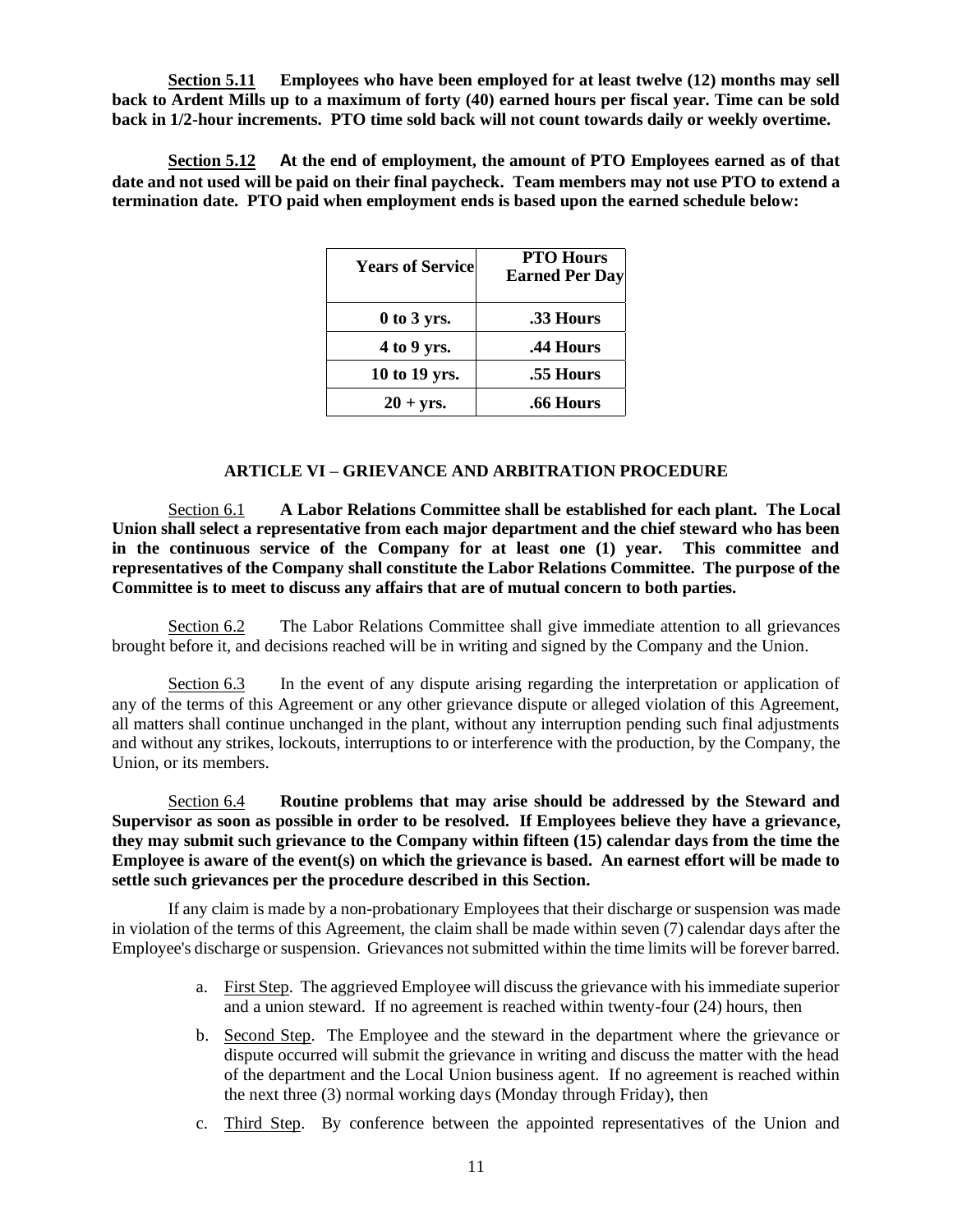Company.

If a settlement is reached at the second or third step, it shall be in writing and signed by the Company and Union.

If a settlement does not result from the third step and if the grievance relates to the interpretation or application of the provisions of this Agreement, the grievance may be referred by any party to an impartial arbitrator.

Section 6.5 Following the conclusion of the Third Step meeting wherein a settlement does not occur and arbitration considerations are being weighed, the Local Union President may request a meeting with the Plant Manager. When such a request is made, they shall meet for the purpose of making a final attempt at resolving the grievance.

Notwithstanding the above, if a grievance is to be referred to an impartial arbitrator, notification of such intent shall be given by the Local Union representative by Certified Mail to the Company's Director of Labor Relations, within thirty (30) calendar days of the Third Step meeting at which the grievance was considered.

Section 6.6 If the Company and Union are unable promptly to agree upon an impartial arbitrator, the parties will request a list of seven arbitrators from the Federal Mediation and Conciliation Service. The impartial arbitrator shall be designated in accordance with the rules and procedures of the Federal Mediation and Conciliation Service.

Section 6.7 The arbitrator shall have the authority to act only with respect to grievances relating to the interpretation or application of the provisions of this Agreement, and the arbitrator's decision shall be final and binding on all parties involved. The arbitrator shall have no authority to amend, change, alter, or modify any terms of this Agreement.

Section 6.8 No grievance shall be subject to arbitration unless it has been processed through all the steps of the grievance procedure as outlined above in this section.

Section 6.9 Arbitration may not be resorted to as a substitute for negotiations provided for in this Agreement.

Section 6.10 Each party shall pay its own expenses incurred in arbitration. All other expenses of arbitration, including the fees and expenses of the Arbitrator, the fees of the court reporter if used, and the cost of the hearing room, shall be borne equally by the Company and the Union.

Section 6.11 During any dispute, complaint, or grievance, the Employees concerned shall continue to work under the conditions existing prior to the time the dispute, complaint, or grievance arose, unless discharged by the Company.

Section 6.12 If the arbitrator shall find that an Employee has been unjustly discharged, the Employee shall be given an opportunity to return to work. If the Arbitrator also finds that the Employee should be paid for any time lost, the payment for time lost shall be determined by the Arbitrator.

Section 6.13 Time limits set forth in this Section may be extended by mutual agreement of the parties.

# **ARTICLE VII – CONTRACTING OUT OF WORK**

Section 7.1 The Company will not contract out work customarily performed by Employees on the Company's premises unless:

a. Employees are not qualified by reason of lack of skill or experience to do the work required,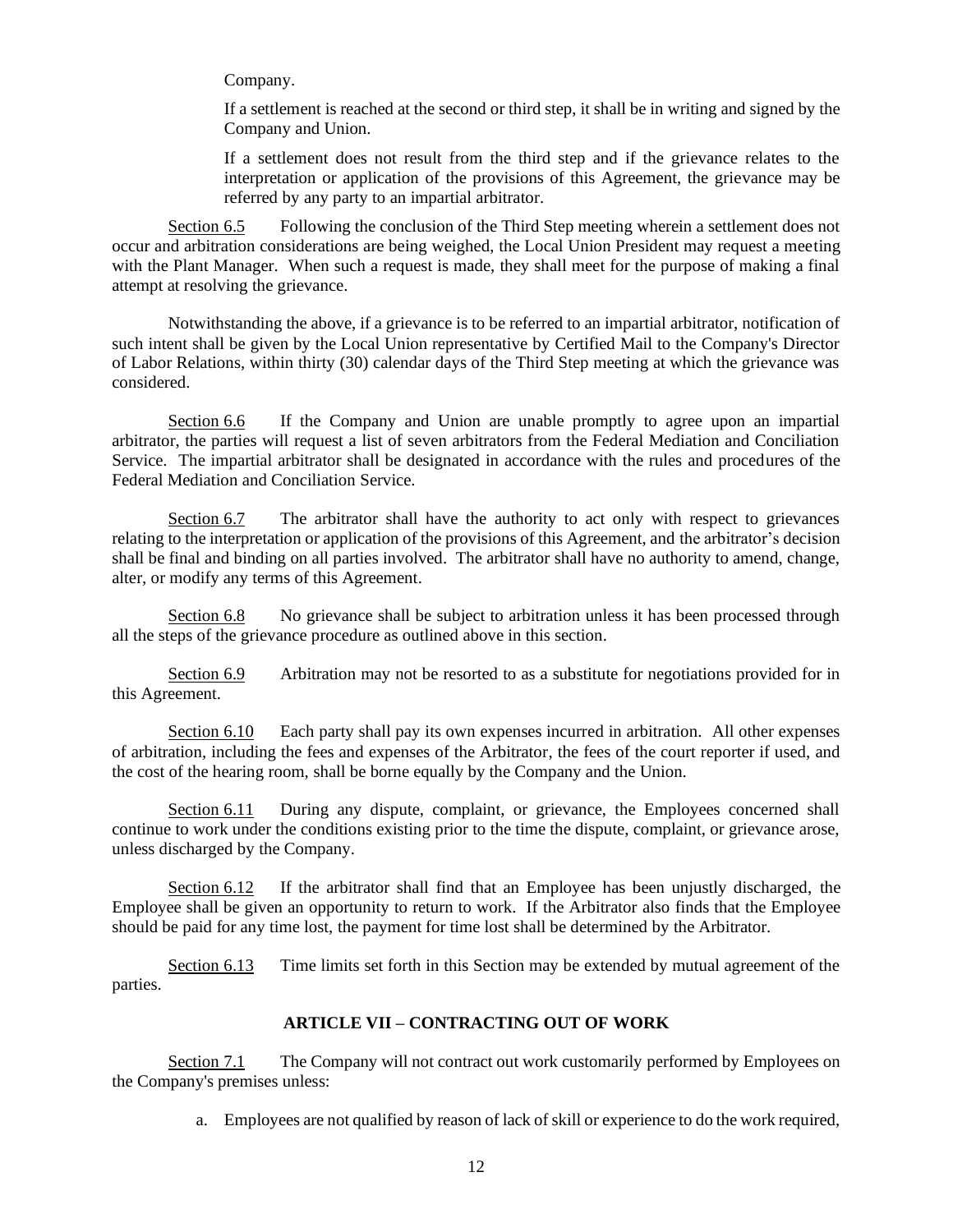or

- b. The necessary tools or equipment are not available at the plant, or
- c. The work cannot be completed by Employees within required time limits.

### **Section 7.2 The Company may contract out janitorial duties for all break rooms and rest rooms.**

Section 7.3 At least seven (7) days before contracting out of work, the Company will meet with the Union Stewards, Business Agent or Local Union Representative to explain the kind of work to be contracted out, why it is necessary to contract out the work, and the approximate time which will he required to perform the work. The notice requirement will not be applicable in cases of breakdowns or other exceptional situations requiring immediate attention.

# **ARTICLE VIII - LAYOFFS AND SEVERANCE**

Section 8.1 Layoffs. Unless department seniority or local Appendix provides otherwise, when it becomes necessary to reduce the working time of an Employee by as much as eight (8) hours or more at any location covered plant seniority shall apply with respect to all Employees, qualifications being sufficient. It will be the practice to lay off the Employee having the shortest period of plant seniority. Some leeway is necessary to the Company in the application of this rule in order to provide for instances where specialized skill, and/or ability necessitates that exceptions be made in order to insure efficient and continuous plant operations. During layoff, **the Company** will communicate with **Employees** on an **as needed** basis. **All efforts should be made to offer work to Employees laid-off during a partial lay-off before offering daily overtime to working Employees.**

Section 8.2 In case of a partial plant layoff during the forty (40) hour workweek, plant seniority shall apply with respect to all Employees, qualifications being sufficient. It will be the practice to layoff the Employee having the shortest period of plant seniority. Employees with sufficient seniority to work will first fill the vacancies created by the layoff. During a partial layoff, all efforts should be made to work the Employees laid off before offering overtime. (This does not include weekends or holidays).

Section 8.3 Recall. In recalling, seniority shall prevail and the practice will be that the Employee with the longest plant seniority will first be recalled, but the same leeway shall be due the Company as is provided for in the case of layoffs under the preceding paragraph.

Section 8.4 Severance Pay. Employees who have completed one (1) or more years of continuous service with the Company and who are permanently laid off due to lack of work caused by management action in initiating any of the following changes, shall be eligible for severance pay:

- a. Technological improvements in facilities or equipment.
- b. Changes in methods of production, processing, shipping, receiving, materials handling or distribution, etc.
- c. Permanent closing of a plant, department, or part of a department or other permanent reductions in the total plant working force.

Section 8.5 Employees shall not be eligible for severance pay:

- a. In the event of discharge for just cause or resignation;
- b. In the event of death; or
- c. In the event an Employee is offered and accepts employment elsewhere with the Company.

Section 8.6 "Permanently laid off" **means** a layoff resulting from the application Section 8.1 above. Temporary layoffs which extend beyond twenty-four (24) months shall also be considered permanent layoffs for the purpose of this Section. Employees who are to be permanently laid off as a result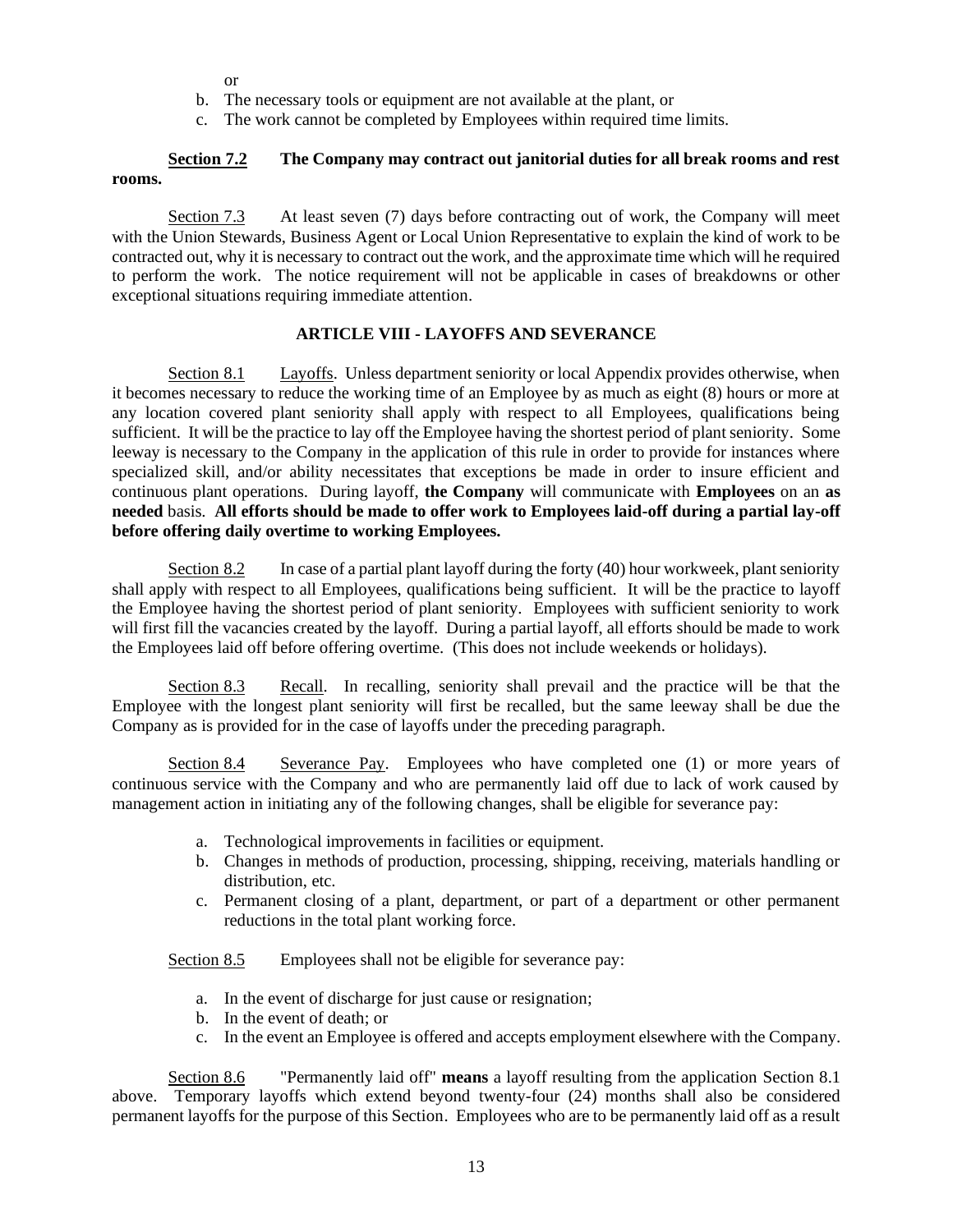of plant closures will be given an opportunity to signify their desire for transfer and will be considered for transfer to other Company locations where vacancies exist.

Section 8.7 **Bumping.** Employees displaced as a result of the elimination of **their** regular job and who **are** also eligible for severance pay may have the option of accepting the layoff and receiving severance pay or exercising seniority under the provisions of this Agreement or **applicable** Appendix to claim another job. If **Employees** choose to exercise **their** seniority to claim another job and displace another eligible Employee with a higher, the same, or next lower classified hourly rate, the **displaced** shall have the option of accepting the layoff and receiving severance pay or exercising seniority under the provisions of this Agreement or **applicable** Appendix to claim another job.

Section 8.8 Severance Allowance for eligible Employees who are permanently laid off shall be based upon length of continuous service with the Company. An eligible Employee who has completed one (1) full year of continuous service shall receive a Severance Allowance of one (1) week's pay (40 hours) at his classified straight-time rate. For each additional year of continuous service an eligible Employee will receive one week's pay (40 hours) at **the applicable** straight-time classified rate.

Section 8.9 The severance pay will be payable to eligible Employees in one lump sum after it has been determined that a reduction of the work force is a permanent layoff of any Employee. The amount of the severance pay will be based on the eligible Employee's continuous service at the time he is laid off from active work, provided he has been notified in writing by the Company that his permanent layoff would become effective on that day.

Section 8.10 An eligible Employee who has been on temporary layoff for a period of 180 or more consecutive calendar days may exercise the option of accepting severance pay or retaining his recall rights. When the Employees exercises **their** option of accepting severance pay, **their** continuous service for the purpose of computing his severance pay shall include the first 180 consecutive days of layoff.

Section 8.11 Except in the case of a permanent closing of a plant, an eligible Employees may choose to defer receipt of the Severance pay until **the end of the Employee's allowable recall period.** In the case of a permanent closing of a plant, an eligible Employees shall receive **their** severance pay no later than thirty-one (31) calendar days after the last day he is actively at work with the Company. Severance pay to which an Employee is eligible and due will be payable to the Employee's dependents or estate in the event of his death prior to payment.

Section 8.12 Upon receipt of severance pay, an Employee relinquishes all recall, seniority, and employment rights with the Company.

# **ARTICLE IX – SUSPENSION AND DISCHARGE**

Section 9.1 The Company has the right to suspend or discharge any Employee for just cause. The Company will notify the Employee and the Union in writing of the reason for such suspension or discharge.

Section 9.2 All discipline that appears in an Employee's individual personnel file will be considered null and void in future corrective disciplinary action upon its first anniversary, except discipline that involves Employee, product and property safety.

Section 9.3 Anything not listed in this Agreement remains exclusively vested with the Company and the Union can grieve pursuant to the grievance and arbitration procedure.

# **ARTICLE X – LABORATORY DEPARTMENT**

Section 10.1 The following classification and wage scale shall be set forth below: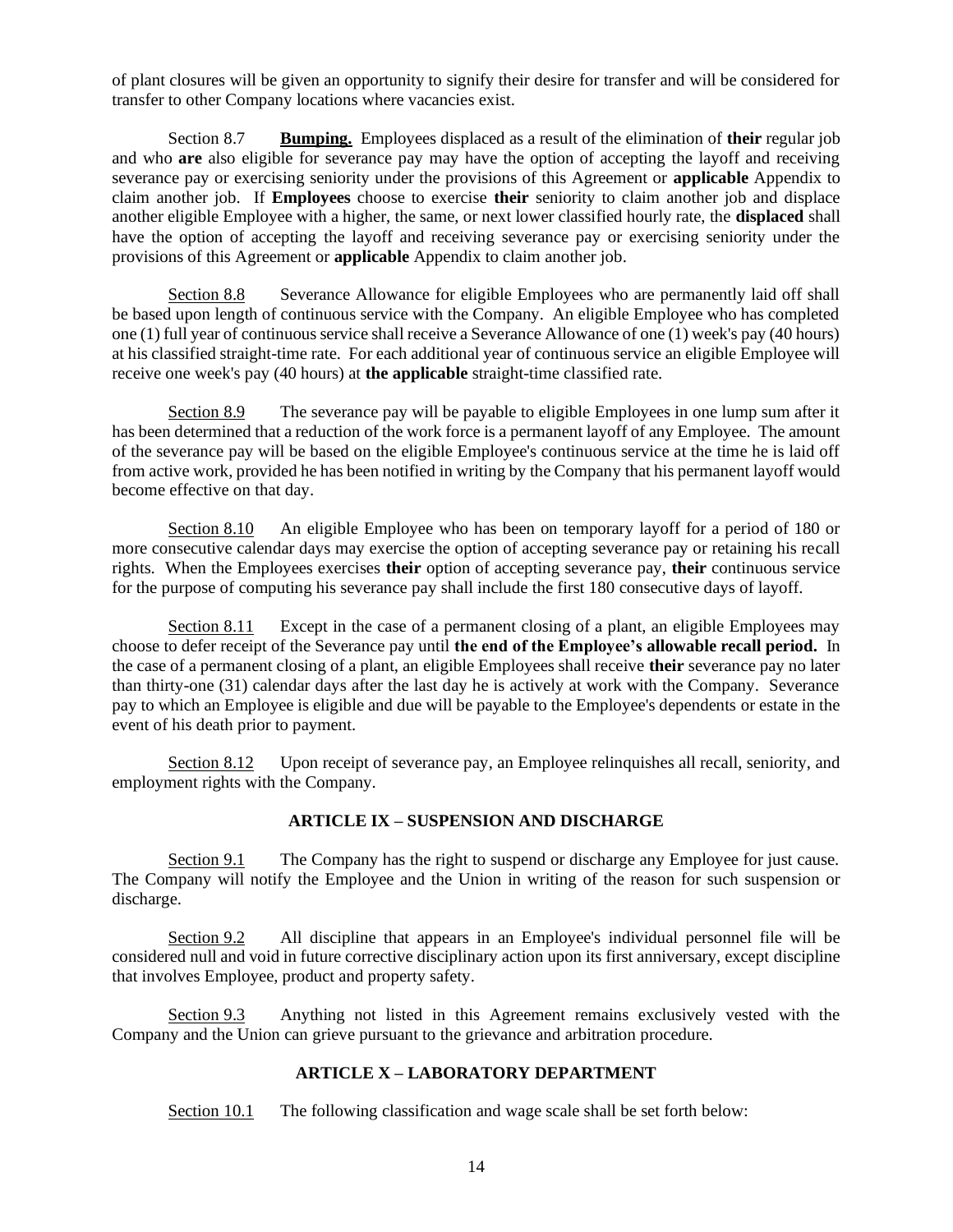| <b>Classification</b> | 07/20/20 | 07/19/21 | 07/18/22     | 07/17/23 | 07/15/24          |
|-----------------------|----------|----------|--------------|----------|-------------------|
| Lab Technician        | \$30.13  | \$31.03  | \$31.<br>.96 | \$32.84  | \$3374<br>d 33. I |

# Section 10.2 **Department Seniority. Lab Department will maintain its own department seniority including vacation scheduling. Lab Employees can volunteer to work in production areas on the basis of their qualifications as the least senior Employees in these departments.**

Section 10.3 Starting Times. Starting times can vary by mutual agreement between the Company and Employees in the best interest of production and the Employees involved.

Section 10.4 Vacancies. The procedure for filling vacancies shall be as follows:

- **a.** These positions shall be put up for bid.
- **b. The Laboratory bids will be first awarded to Lab Employees.**
- c. Selections for these positions will result from a Company designated **evaluations** which will measure aptitude interest and other skills, performance and characteristics. The Union may challenge the reasonableness of any **evaluation** which is implemented by the Company.
- **d.** Seniority shall be applicable in the event there are multiple bidders, **and if the minimum evaluation scores have been met and all other factors are equal.**
- e. Employees, at their request, will be advised of their performance on tests and shall not be restricted in the number of times **they may apply to any future open position.** test.
- f. Lab bidders will not be allowed to bid off **to a different** job for two years.
- g. Successful bidders will be required to complete all necessary Company-required training programs. Training will be conducted on straight time if possible. If not, the appropriate overtime premium will be paid.

**Section \_10.5 Negotiation Committee. A member of the Laboratory Department will be able to attend negotiations with the company to represent their department.** 

#### **ARTICLE XI -**

# **MAINTENANCE DEPARTMENT AND APPRENTICESHIP PROGRAM**

Section 11.1 Entry into the maintenance department will be either through the Maintenance Apprenticeship Program (MAP) or by hiring in from outside the plant. In either case, selection of maintenance department personnel will result from a Company-designated evaluation to measure maintenance aptitude, interests, and other skills, performance and characteristics.

Section 11.2 To fill a maintenance position, a permanent bid will be posted plant-wide. All bidders will be required to take the maintenance evaluation with the following understandings:

- a. If a qualified candidate is not identified from the pool of eligible bidders after the evaluation process, the position will be filled from outside the plant.
- b. Employees in the MAP will hold a bid classification of Maintenance Apprentice, but will be paid in accordance to their evaluation result.
- c. Once in the MAP, an Employees must show improvement through further evaluations and job performance reviews twice per year, in order to retain their permanent Maintenance Department bid.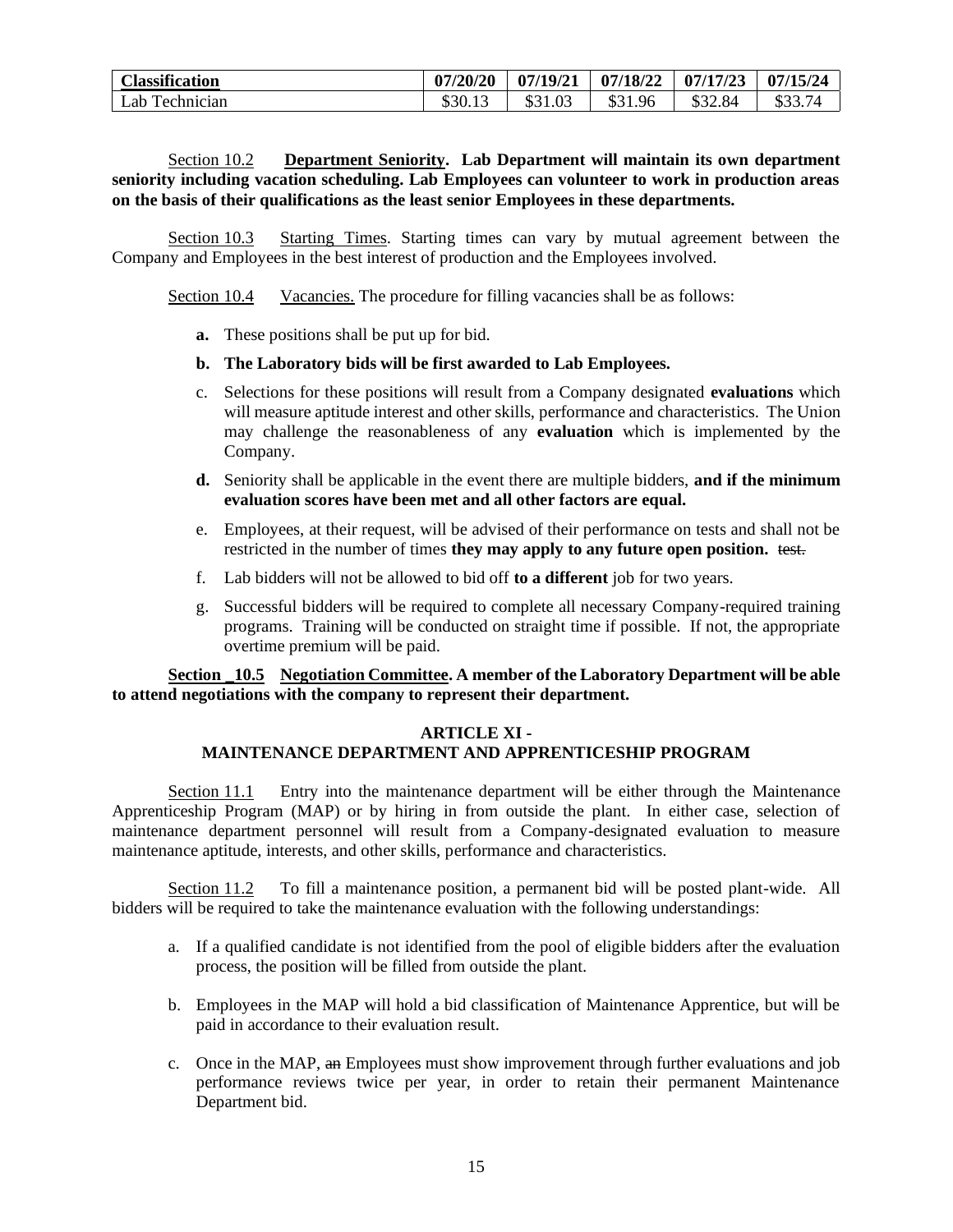- d. Employees will remain classified as "Maintenance Apprentice" for the minimum period of three  $(3)$  years and a maximum period of four  $(4)$  years. Once an Employees successfully completes the MAP, they will no longer be required to improve their evaluation score to remain in the Maintenance Department.
- e. Successful completion of the MAP is defined as meeting all requirements listed in this Exhibit B, including successfully achieving and maintaining an evaluation score equivalent to the original bid requirement by which an Employee entered into the MAP.
- f. While classified as a Maintenance Apprentice, evaluations for advancement to the next highest maintenance pay rate shall be conducted at one-year intervals.
- g. Maintenance Department Employees not classified as a Maintenance Apprentice shall have the option of being evaluated for advancement to the next highest maintenance pay rate. This Such option may be exercised annually.

Section 11.3 General articles governing the implementation and administration of the Maintenance Evaluation/Apprenticeship Program are as follows:

- a. In order to qualify for the next highest maintenance pay rate, each eligible Employee must take the appropriate evaluation and attain a higher score than previously attained.
- b. If an Employee in the MAP is scheduled to attend a Company-sponsored class during their working hours, they will be paid and required to attend.
- c. Employees in the MAP are required to meet all program criteria in order to retain their bid-in job. Employees **who do not meet this obligation** will be disqualified from the Maintenance Department and will be reclassified to the **Forklift Palletizer Operator** classification. Shift assignment will be in accordance with current contractual language. Such disqualified individuals shall continue to be paid at their last Maintenance Department wage rate for up to twenty-six (26) weeks following reclassification, or until they successfully bid on another classification, whichever comes first.

# Section 11.4 Oualified and Disqualified.

- a. Any Employee who becomes disqualified from the MAP will be ineligible to bid on any maintenance job for a period of three (3) years.
- b. Any Employee who becomes ineligible for the MAP due to their entrance evaluation score will be eligible to re-bid and re-evaluate when the next available MAP position becomes available.

**Section 11.5 Maintenance On Call. Maintenance Department Employees, excluding the Control Technician and Apprentices, agree to participate in a rotating "on call" program. One (1) Employee from the Maintenance Department will carry an electronic communications device at all "on call" times during non-working hours. The assignment of "on-call" duties will rotate among the Employees in the classification on a weekly (7 days) basis without regard to seniority. Maintenance Employees on call agree to respond to a call within fifteen (15) minutes and to be available and in a condition to safely return to work if called.** 

- **a. When Maintenance Employees are called back to work they will receive four (4) hours of pay at the applicable overtime or premium rate.**
- **b. The Maintenance on-call rate will be \$30.00 per each day on-call.**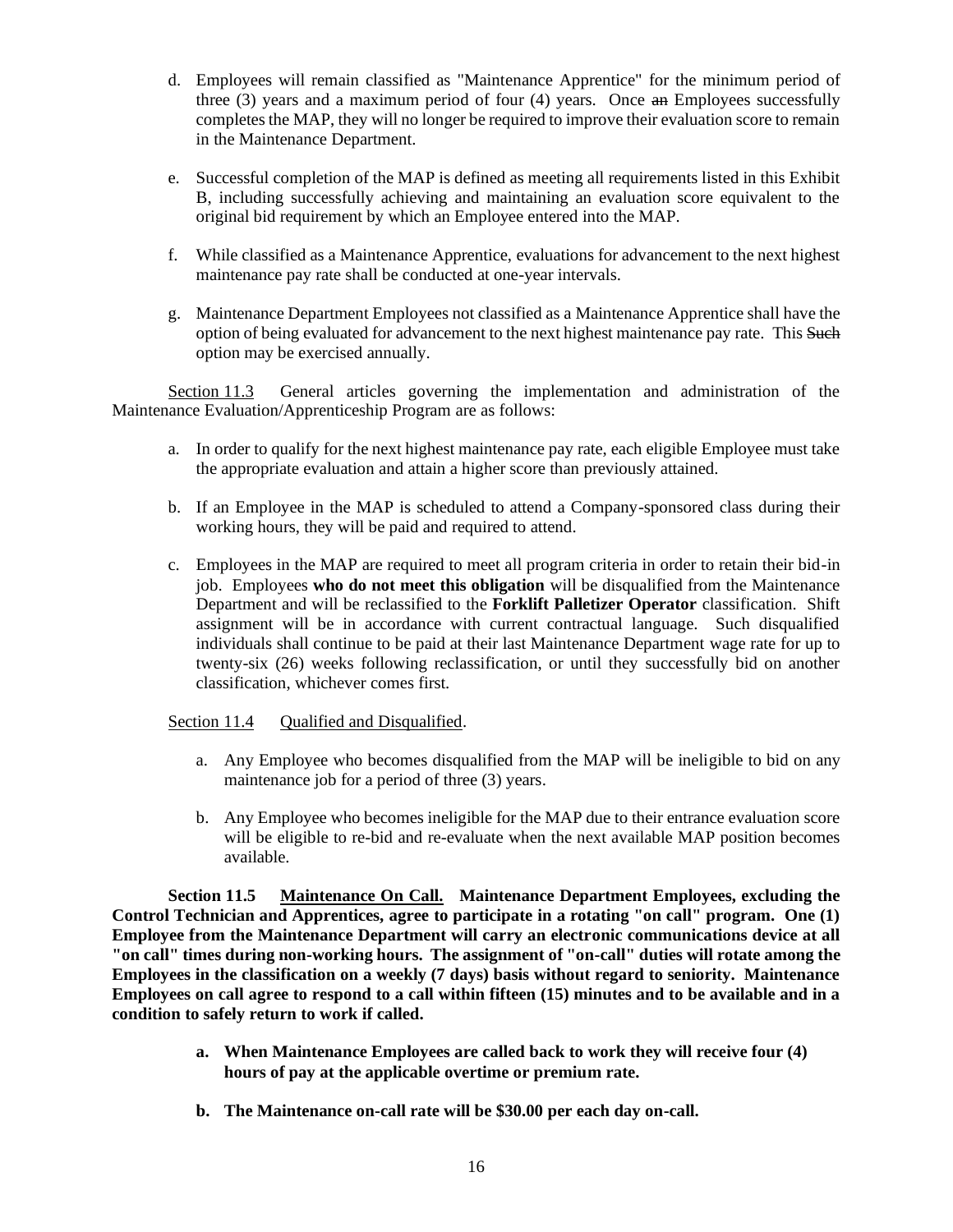**c. Employees called back will be allowed seven (7) hours of rest before reporting for their regularly scheduled shift and may report after their normal start time when necessary and leave at their normal quitting time.** 

**The Control Technician agrees to be on-call for all electrical-related work. The Control Technician agrees to respond to a call within fifteen (15) minutes and to be available and in a condition to safely return to work if called. The Control Technician will not receive on-call pay as it is accounted for in the Control Technician's straight-time rate of pay. If the Control Technician refuses a call-in, the Company will utilize an outside contractor.** 

| <b>Maintenance Department</b>          |         |         |         |         |         |
|----------------------------------------|---------|---------|---------|---------|---------|
| <b>Classifications and Wage Rates</b>  | 10/5/20 | 7/19/21 | 7/18/22 | 7/17/23 | 7/15/24 |
| Control Technician                     | \$39.53 | \$40.72 | \$41.94 | \$43.09 | \$44.28 |
| Maintenance I                          | \$38.25 | \$39.40 | \$40.58 | \$41.70 | \$42.85 |
| Maintenance II                         | \$35.07 | \$36.12 | \$37.21 | \$38.23 | \$39.28 |
| Maintenance III/Lubrication Technician | \$33.48 | \$34.48 | \$35.51 | \$36.46 | \$37.49 |
| Millwright I                           | \$31.90 | \$32.86 | \$33.84 | \$34.77 | \$35.73 |
| Millwright II                          | \$28.70 | \$29.56 | \$30.44 | \$31.28 | \$32.14 |
| Millwright III                         | \$26.82 | \$27.63 | \$28.45 | \$29.24 | \$30.04 |
| Apprentice A                           | \$25.70 | \$26.47 | \$27.26 | \$28.01 | \$28.78 |
| Apprentice B                           | \$24.84 | \$25.59 | \$26.36 | \$27.08 | \$27.83 |
| Apprentice C                           | \$23.21 | \$23.90 | \$24.62 | \$25.30 | \$25.99 |
| Parts Inventory Clerk                  | \$23.21 | \$23.90 | \$24.62 | \$25.30 | \$25.99 |

| Section 11.6 | Classifications and Wage Rates. |  |
|--------------|---------------------------------|--|
|              |                                 |  |

# **ARTICLE XII – CLASSIFICATIONS AND WAGE SCALE**

Section 12.1 The classifications, wage rates and effective dates shall be in the applicable **Article or Appendix** and shall remain in effect for the duration of this Agreement, unless modified by appropriate procedures provided for in this Agreement. Nothing contained in this Agreement shall be construed as requiring the Company to fill any job classification listed in any Appendix which is not now filled.

Section 12.2 Leads. The Company reserves the right to establish and/or discontinue lead positions as necessary. If the Company determines a lead position shall be established, the Company and the Union's Business Agent shall mutually agree upon whom will fill the lead position. When established, the applicable pay rate shall be designated by the Company, however, the lead position shall be minimally compensated at one dollar (\$1.00) above the pay rate applicable to the highest paid classification lead.

# **ARTICLE XIII – PENSION PLAN**

Section 13.1 Employees hired before January 1, 2016, shall be eligible to participate in the Ardent Mills, LLC Pension Plan For Union Employees **until December 31, 2024.** Employees hired on or after January 1, 2016 shall not participate in this Plan.

Section 13.2 **Effective January 1, 2021**, the benefit level shall be **fifty dollars (\$50.00)** per month per each year of credited service.

Section 13.3 Complete details of the Ardent Mills, LLC Pension Plan For Union Employees are described in the Summary Plan Description (SPD), which has been provided to the Union. Except as otherwise provided in this Agreement, nothing contained in this Agreement shall supersede the actual terms of the Plan as described in the SPD nor prevent the Company from making changes to the Plan or SPD from time to time.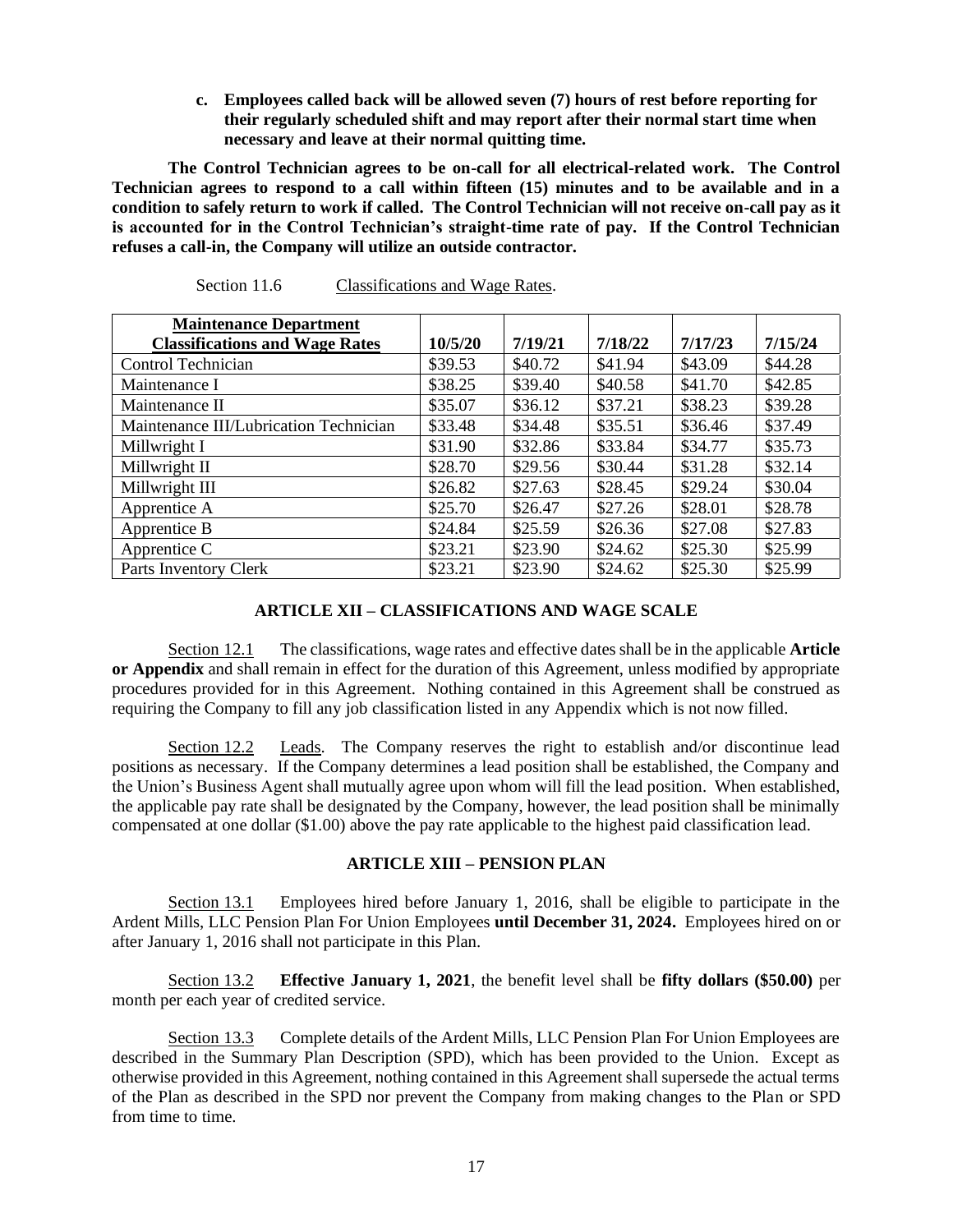#### **ARTICLE XIV – 401(K)**

Section 14.1 The Ardent Mills 401k For Union Represented Employees is a tax-deferred 401(k) Retirement Plan that makes it easy to save money through automatic payroll deductions with a variety of investment options.

Section 14.2 **Effective January 1, 2021**, Employees hired before January 1, 2016 shall be eligible to participate according to the Plan's provisions and the Company will match Employee contributions at a rate of forty percent (40%) on the first four percent (4%) of Employee contributions. **In addition, the Company will pay Employees hired on or after January 1, 2016 an annual allocation equal to two percent (2%) of their applicable income (first payment to be made in March of 2022).**

**Section 14.3 Effective January 1, 2025, Employees hired before January 1, 2016, shall be eligible to participate according to the Plan's provisions and the Company will match Employee contributions at a rate of fifty percent (50%) on the first five percent (5%) of Employee contributions. In addition, the Company will pay Employees hired on or after January 1, 2016 an annual allocation equal to two percent (2%) of their applicable income.**

Section 14.4 Employees hired on or after January 1, 2016, shall be eligible to participate according to the Plan's provisions and the Company will match Employee contributions at a rate of fifty percent (50%) on the first five percent (5%) of Employee contributions. In addition, the Company will pay Employees hired on or after January 1, 2016 an annual allocation equal to two percent (2%) of their applicable income.

Section 14.5 Additional details regarding the Ardent Mills, LLC 401k For Union Represented Employees are described in the applicable Summary Plan Description which has been provided to the Union. Except as otherwise provided in this Agreement, nothing contained in this Agreement shall supersede the actual terms of the Plan as described in the SPD nor prevent the Company from making changes to the Plan or SPD from time to time.

#### **ARTICLE XV – INSURANCE BENEFITS**

# Section 15.1 **Employees may participate in the Ardent Mills' Medical, Dental and Vision Model Plans – same as salaried Employees. Employees will also pay the salaried Employee contribution rates for the Medical, Dental and Vision Plans.**

Section 15.2 The above medical, dental, and vision benefits and claims procedures will be described in respective Summary Plan Description (SPD) documents, copies of which will be made available to the Union. Except as otherwise provided in this Section, nothing contained in this Agreement shall supersede the actual terms of the plan as described in the SPD nor prevent the Company from making changes to the plan or SPD from time to time.

Section 15.3 In the event of layoff, medical benefits shall continue to be provided for an additional six (6) months beyond the month in which layoff occurs. Laid-off Employees shall be responsible to submit payment of the Employee contribution cost share directly to the Company.

Section 15.4 Employees off work due to illness or injury (non-work related) shall receive continued medical benefits for twenty-four (24) months beyond the onset of the illness or injury and shall be responsible to submit payment of the Employee cost share directly to the Company. At the end of the period, employment and benefits will cease and then the individual will be entitled to the remaining COBRA entitlement as provided by law.

Section 15.5 **In the event of an Employee death, the surviving spouse and/or eligible dependents will be entitled to six (6) months of Company paid COBRA medical benefits on a case-**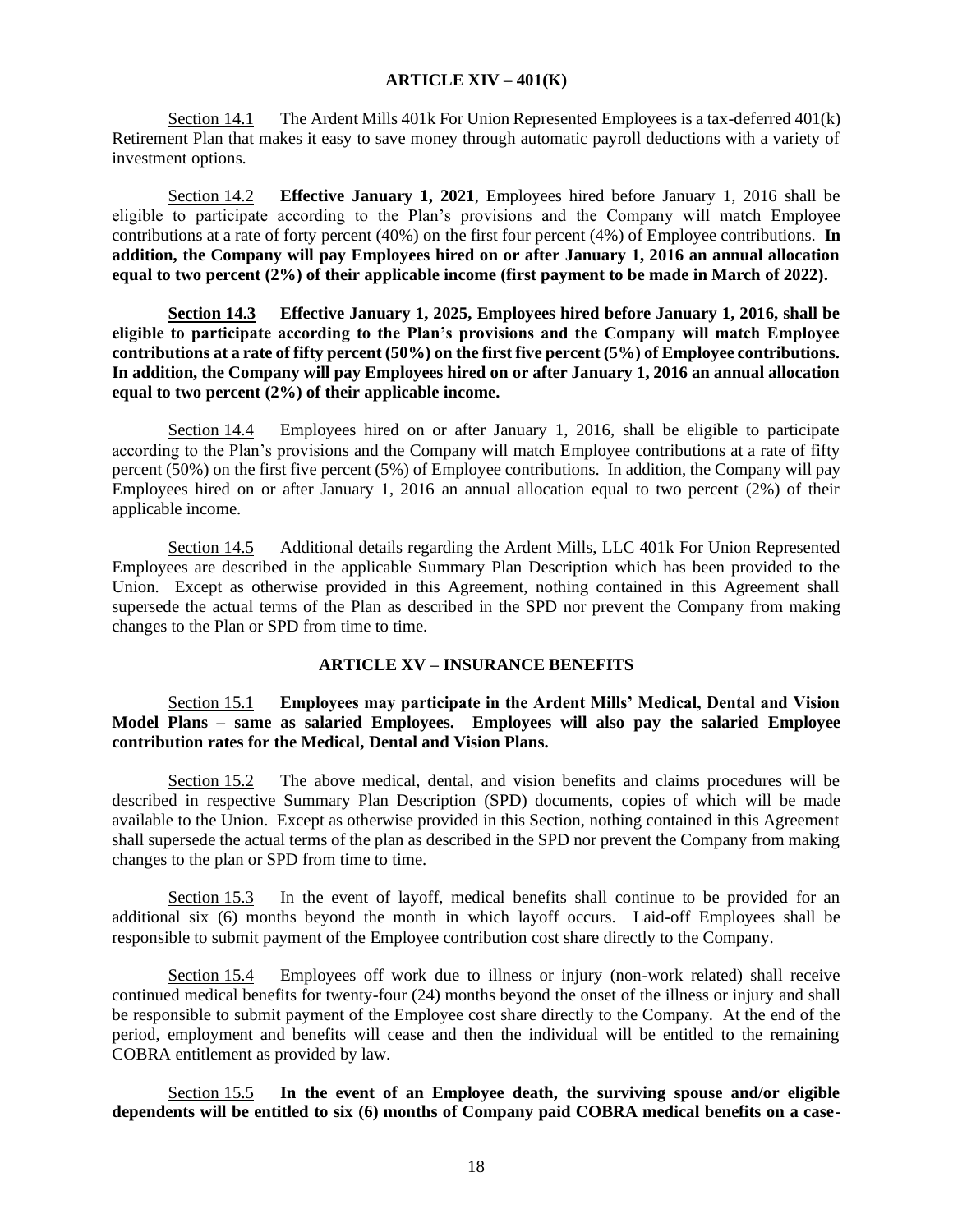#### **by-case basis. At the end of the paid COBRA benefit, the surviving spouse and/or eligible dependents will be entitled to the remaining unpaid COBRA benefit as provided by law.**

Section 15.6 The selection of a specific insurance carrier, provider, network, or alliance will be at the Company's option and may be changed by the Company during the term of the Agreement.

Section 15.7 Life Insurance. Employees are eligible to participate in the Ardent Mills, LLC Life Insurance Plan according to the Plan's provisions. The Plan will provide the following benefits at no cost to Employees:

- a. Basic Employee Life: 1X an Employee's annual straight time pay based on a forty (40) hour workweek;
- b. Based Employee AD&D: 1X an Employee's annual straight time pay based on a forty (40) hour workweek (in addition to the 1X Basic Employee Life Benefit);
- c. Spouse Life: Two thousand Dollars (\$2,000.00)
- d. Dependent Life: Two thousand Dollars (\$2,000.00)

Employees may also purchase supplemental Employee life, Employee AD&D, spouse life, and dependent life insurance.

Section 15.8 Short Term Disability: The STD Policy will pay 70% of an Employee's straight time hourly rate based upon a forty-hour week. Benefits are for a maximum of twenty-six (26) weeks, commencing on the first  $(1<sup>st</sup>)$  day of an accident or hospitalization (to include outpatient surgery), and on the **sixth (6th)** day of illnesses not requiring hospitalization.

#### **ARTICLE XVI – STRIKES AND LOCKOUTS**

Section 16.1 During the life of this Agreement there will be no strikes, interruptions to or interference with the production by the Union or its members, lockouts by the Company, except those resulting from inability to reach an agreement at the expiration date of this Agreement.

Section 16.2 Any authorized legal strike that may be called on or after the expiration of the Agreement in an effort to secure changes in or a new Agreement shall not be deemed a breach of the provisions of any Appendix restricting or prohibiting strikes or work stoppages during the life of the applicable Appendix.

Section 16.3 Any authorized legal strike that may be called on or after the expiration of the Appendix at any location in an effort to secure changes in or a new Appendix at such locations shall not be deemed a breach of the provisions of this Agreement restricting or prohibiting strikes or work stoppages during the life of this Agreement.

Section 16.4 Non-bargaining unit employees whose work is required for plant protection during any shutdown shall be permitted to perform the services without interference from The Bakery, Confectionery, Tobacco Workers and Grain Millers, International Union or Local Unions, or members of these Unions. The Union and the Company will agree who will perform such work.

# **ARTICLE XVII – DRUG AND ALCOHOL POLICY**

The storage, possession, transfer, sale and/or use of alcoholic beverages and illegal substances on Company premises or during working hours is prohibited. The Company maintains a Drug and Alcohol Policy which has been provided to the Union. The Company will notify the Union of any changes to the Drug and Alcohol Policy.

# **ARTICLE XVIII – CONDITIONS AND DURATION**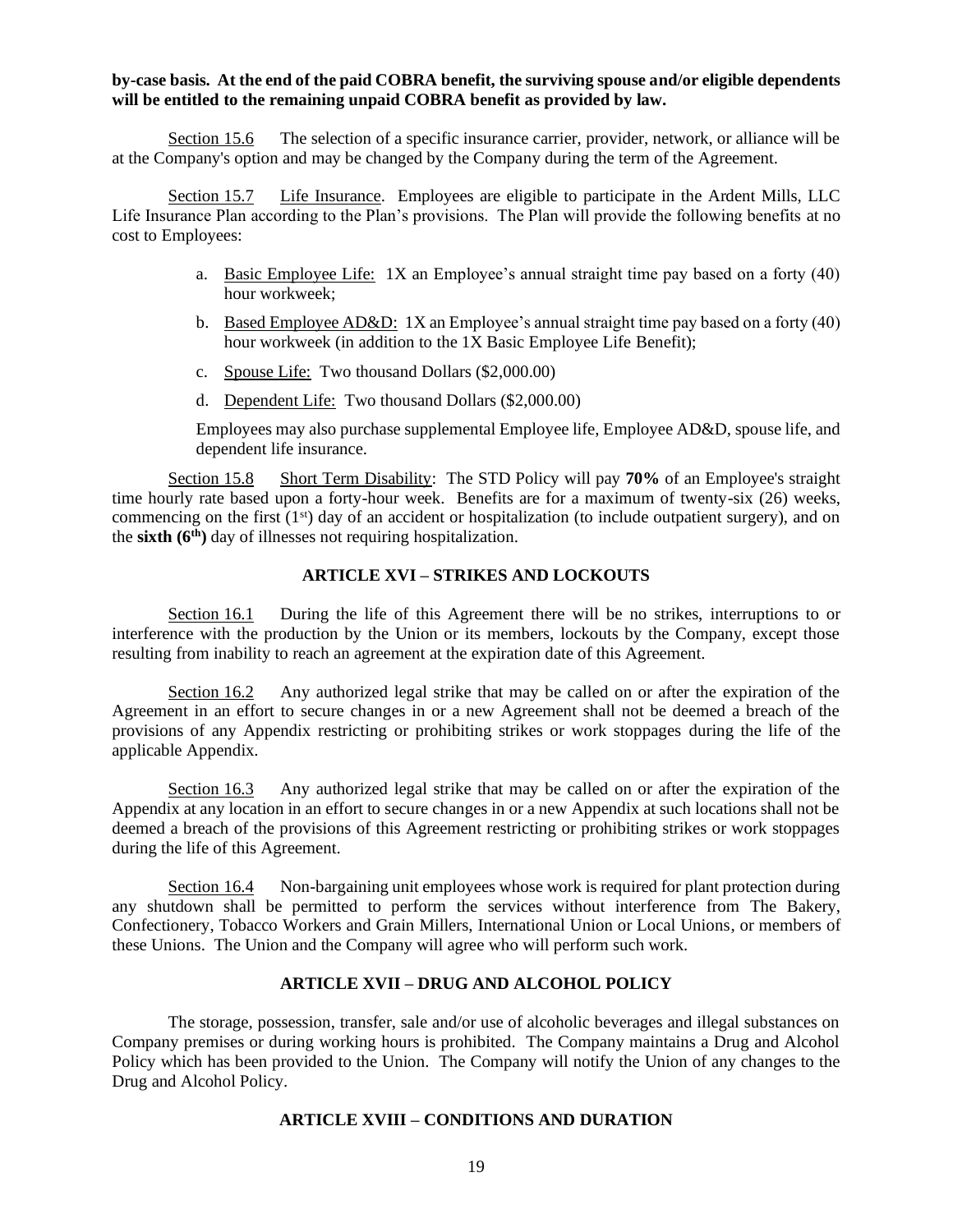Section 18.1 This Agreement cancels each and all previous Agreements between the Company and the Union and constitutes the entire agreement between the parties. No changes shall be made to this Agreement without agreement between a representative of the Ardent Mills Law Department and the Local Union involved.

Section 18.2 This Agreement shall take effect on **October 5, 2020**, and remain in full force and effect until and including **July 20, 2025**, and from year to year thereafter unless either party gives notice to the other party sixty (60) days prior to **July 20, 2025** or sixty (60) days prior to any anniversary date thereafter, or its desire to amend or terminate this Agreement. Both notices shall be by email or Certified Mail, Return Receipt Requested to the other party of its desire to do so.

Section 18.3 Notice to the Company shall be addressed to:

Ardent Mills, LLC Employment and Labor Counsel 1875 Lawrence Street, Suite 1500 Denver, Colorado 80202

Section 18.4 Notice to the Union shall be addressed to:

The Bakery, Confectionary, Tobacco Workers and Grain Millers International Union Local No. 26 Local President 925 South Niagra Street, Suite 380 Denver, Colorado 80224

Section 18.5 Notices may be directed to other addresses that either party furnishes the other.

IN WITNESS WHEREOF, the parties hereto have caused the Agreement to be signed by their duly authorized officers or members, the day and date first above written.

\_\_\_\_\_\_\_\_\_\_\_\_\_\_\_\_\_\_\_\_\_\_\_\_\_\_\_\_\_\_\_\_ \_\_\_\_\_\_\_\_\_\_\_\_\_\_\_\_\_\_\_\_\_\_\_\_\_\_\_\_\_\_\_\_

BCTGM LOCAL No. 26 ARDENT MILLS, LLC

President Plant Manager

\_\_\_\_\_\_\_\_\_\_\_\_\_\_\_\_\_\_\_\_\_\_\_\_\_\_\_\_\_\_\_\_ \_\_\_\_\_\_\_\_\_\_\_\_\_\_\_\_\_\_\_\_\_\_\_\_\_\_\_\_\_\_\_\_ Vice President Manager

\_\_\_\_\_\_\_\_\_\_\_\_\_\_\_\_\_\_\_\_\_\_\_\_\_\_\_\_\_\_ Committee Member

\_\_\_\_\_\_\_\_\_\_\_\_\_\_\_\_\_\_\_\_\_\_\_\_\_\_\_\_\_\_\_\_ Committee Member

Committee Member

\_\_\_\_\_\_\_\_\_\_\_\_\_\_\_\_\_\_\_\_\_\_\_\_\_\_\_\_\_\_\_\_

\_\_\_\_\_\_\_\_\_\_\_\_\_\_\_\_\_\_\_\_\_\_\_\_\_\_\_\_\_\_\_\_

Committee Member

\_\_\_\_\_\_\_\_\_\_\_\_\_\_\_\_\_\_\_\_\_\_\_\_\_\_\_\_\_\_\_\_ Committee Member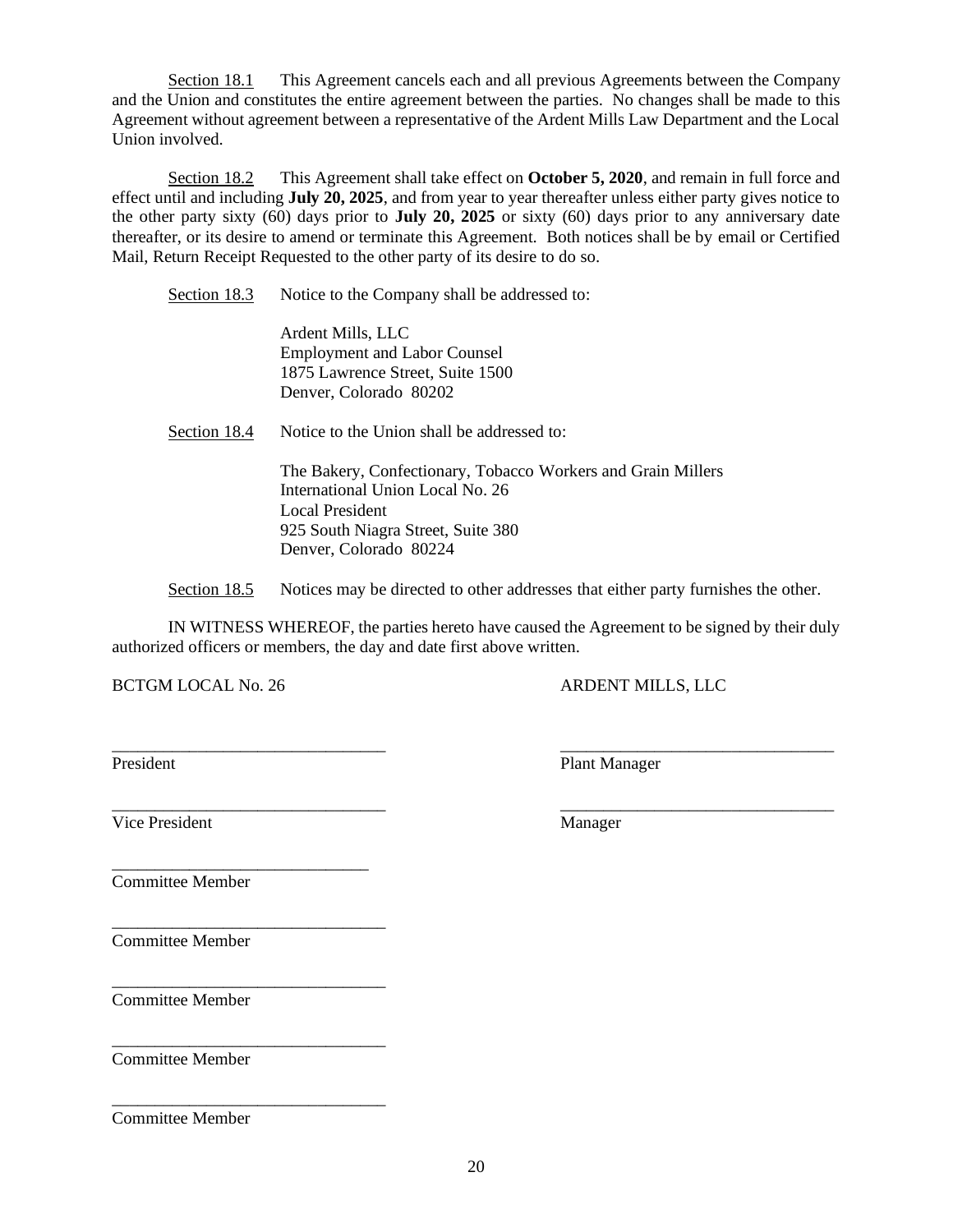#### **APPENDIX ONE FOR APPLICATION AT THE COMMERCE CITY (OMOR) MILL COMMERCE CITY, COLORADO**

#### **OCTOBER 5, 2020 – JULY 20, 2025**

#### **ARTICLE I – DEPARTMENTS, CLASSIFICATIONS AND WAGE RATES**

Section 1.1 Effective on the date indicated, classification and wage scale shall be by department as set forth below:

| <b>Department and Classification</b>    | 10/05/20 | 07/19/21 | 07/18/22 | 07/17/23 | 07/15/24 |
|-----------------------------------------|----------|----------|----------|----------|----------|
| <b>Mill Department</b>                  |          |          |          |          |          |
| <b>Shift Miller</b>                     | \$31.90  | \$32.86  | \$33.84  | \$34.77  | \$35.73  |
| <b>Assistant Miller</b>                 | \$27.19  | \$28.01  | \$28.85  | \$29.64  | \$30.46  |
| <b>Elevator Department</b>              |          |          |          |          |          |
| <b>Elevator Operator</b>                | \$25.24  | \$25.99  | \$26.77  | \$27.51  | \$28.26  |
| Feed Loader                             | \$24.83  | \$25.58  | \$26.35  | \$27.07  | \$27.81  |
| <b>Packing, Loading and Warehousing</b> |          |          |          |          |          |
| <b>Automatic Large Packer</b>           | \$30.13  | \$31.03  | \$31.96  | \$32.84  | \$33.74  |
| <b>Automatic Small Packer</b>           | \$30.13  | \$31.03  | \$31.96  | \$32.84  | \$33.74  |
| Specialty / Tote Packer                 | \$28.04  | \$28.88  | \$29.74  | \$30.56  | \$31.40  |
| Pack Relief                             | \$28.04  | \$28.88  | \$29.74  | \$30.56  | \$31.40  |
| <b>Bulk Loader</b>                      | \$28.48  | \$29.33  | \$30.21  | \$31.04  | \$31.90  |
| <b>Forklift Palletizer Operator</b>     | \$24.88  | \$25.63  | \$26.40  | \$27.13  | \$27.87  |
| <b>Bulk Sweeper</b>                     | \$24.94  | \$25.68  | \$26.45  | \$27.18  | \$27.93  |
| <b>Bulk Rail Unloader</b>               | \$26.71  | \$27.51  | \$28.33  | \$29.11  | \$29.91  |

Section 1.2 The following Classifications have been identified:

- a. "Highly Skilled" positions:
	- Shift Miller Maintenance I Controls Technician Large Packer Small Packer **Lab Technician**
- b. "Skilled" positions:

Engine Crew All Others

c. "Unskilled" positions:

Sweepers and Forklift Palletizer Operators

Section 1.3 Major Maintenance, such as changing out a large motor, pump, or airlock, will be performed by personnel in the Maintenance Department. Minor maintenance, such as making up flour hoses, placing belts on forklifts, etc., will be performed by anyone capable.

#### **ARTICLE II – FILLING PERMANENT AND RELIEF JOBS AND/OR TEMPORARY VACANCIES**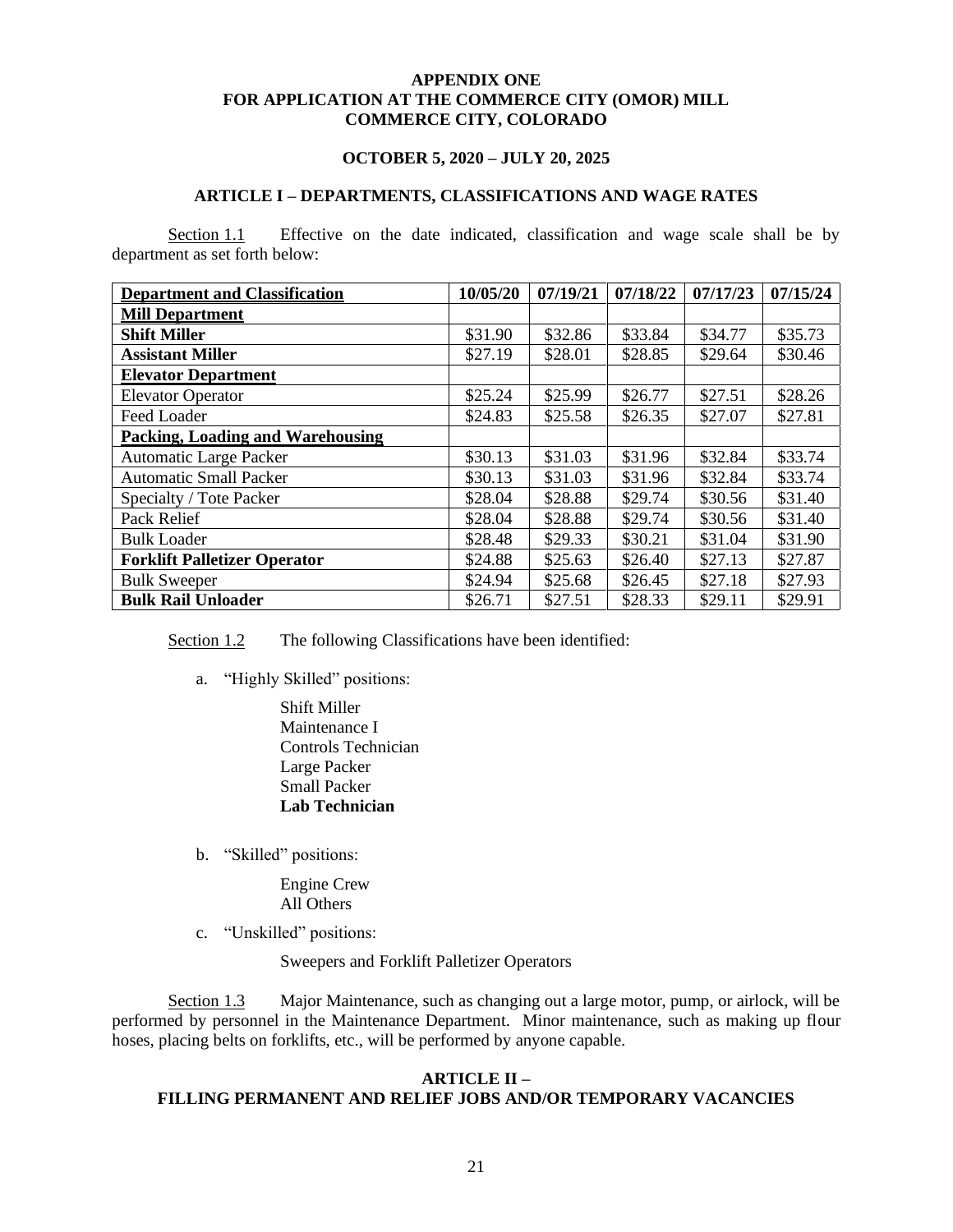Section 2.1 Procedures related to filling jobs in the Mill department are as follows:

- a. All mill repair work will be offered to mill department Employees first, and then on the basis of plant seniority and qualifications. Sifters and purifiers will be repaired by qualified mill department Employees **in reverse seniority** order.
- b. Should an Employees be forced into the Mill department to fill a temporary vacancy, their plant seniority will be considered as department seniority during the duration of his assignment in the Mill department.
- c. The Mill Department crew on duty will change rolls in the mill when capable. Maintenance crews may be called in when necessary to supplement the Mill Department.
- d. Mill Employees may be required to work four (4) hours past their scheduled shift and Mill Employees may be scheduled to report to work up to four (4) hours prior to the beginning of their normal starting times on mill repair days.
- e. If there are no qualified bidders at the Commerce City Mill, before going outside to hire, the positions shall be offered for bid to Employees at the Denver Mill, the CCG (Joint Venture) Elevators, and the Lab. If there are multiple qualified bidders among Employees **at the Denver Mill, the CCG (Joint Venture) Elevators, and the Lab,** the job will be offered on the basis of most senior hire date.
- f. Mill Operators and **Maintenance** I bidders will not be allowed to bid off the job for three (3) years.
- g. Large Packer and Small Packer bidders will not be allowed to bid off the job for two (2) years.
- h. This group of highly skilled positions shall not be "bump-able" **except** for the case of a major reduction, job elimination or long-term layoff, provided the individual bumping them is **qualified for the position**.
- i. Successful highly skilled bidders will be required to complete all necessary Companyrequired training programs. Training will be conducted on straight time if possible, if not, the appropriate overtime premium will be paid.

Section 2.2 Procedures for Relief Workers for "Highly Skilled" jobs are as follows:

- a. Relief people will not have "Super Seniority" while on their regular job, provided their regular job is not a highly skilled job.
- b. Successful highly skilled relief bidders will receive and be required to complete all Company-required training programs. Training will be on straight time if possible, if not, the appropriate overtime premium will be paid.

# **ARTICLE III – GENERAL ARTICLES**

Section 6.1 The Chief Steward and one (1) other Steward will complete the work list each week. When this list is posted, it will carry the following notice, "Anyone who thinks that he should be on this list, see a Steward, or a Supervisor or Manager."

Section 6.2 **Major Maintenance, such as changing out a large motor, pump, or airlock, will be performed by personnel in the Maintenance Department. Minor maintenance, such as making up flour hoses, placing belts on forklifts, etc., will be performed by anyone capable.**

Section 6.14 The annual personal day sign-up sheets will remain posted on the Employee's bulletin board until April 15 of each year.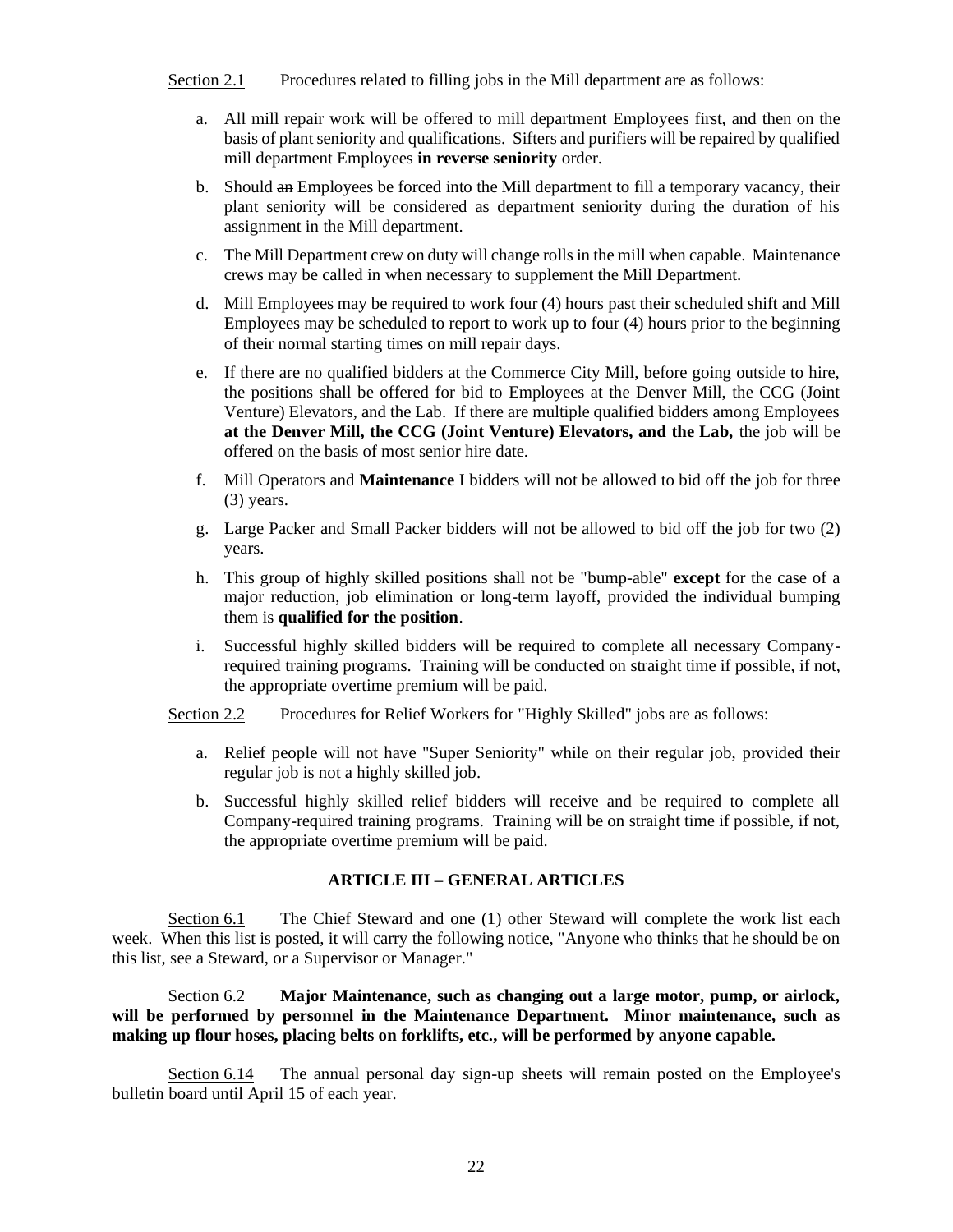Section 6.15 When the Feed Loaders are not loading feed, their duties will include assisting the Bulk Loader and will also be responsible for sharing in the scaling of trucks both empty and loaded.

Section 6.16 Once Feed Loaders or Bulk Loaders have started the feed loading system, either will be allowed to shut the system off once loaded.

#### **ARTICLE VII – TERM OF AGREEMENT**

This Appendix shall be in effect from **October 5, 2020**, to and including **July 20, 2025**, and from year to year thereafter unless either party shall give written notice by Certified Mail, Return Receipt Requested **or Email** to the other party of its desire to terminate or amend this Appendix sixty (60) days prior to **July 2025** or sixty (60) days prior to **July 20** of any subsequent year.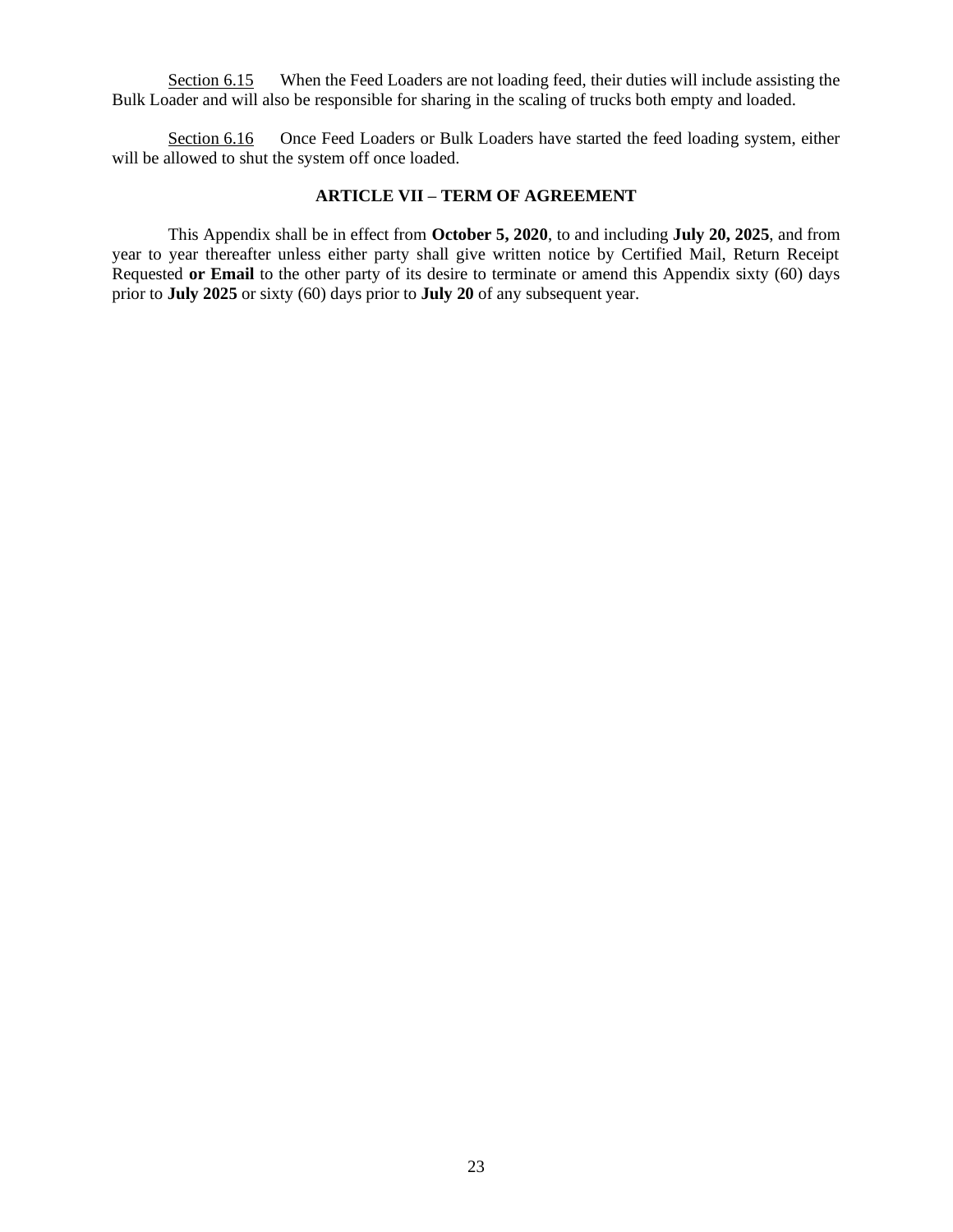#### **APPENDIX TWO FOR APPLICATION AT THE DENVER (EAGLE) MILL DENVER, COLORADO**

#### **OCTOBER 5, 2020 – JULY 20, 2025**

#### **ARTICLE I – DEPARTMENTS, CLASSIFICATIONS AND WAGE RATES**

Section 1.1 Effective on the date indicated, classifications and wage scale shall be by department as set forth below:

| <b>Department and Classification</b> | 10/05/20 | 07/19/21 | 07/18/22 | 07/17/23 | 07/15/24 |
|--------------------------------------|----------|----------|----------|----------|----------|
| <b>Mill Department</b>               |          |          |          |          |          |
| <b>Shift Miller</b>                  | \$27.27  | \$28.09  | \$28.94  | \$29.73  | \$30.55  |
| <b>Assistant Miller</b>              | \$24.44  | \$25.18  | \$25.93  | \$26.64  | \$27.38  |
| <b>Elevator Department</b>           |          |          |          |          |          |
| <b>Elevator Operator</b>             | \$23.76  | \$24.47  | \$25.21  | \$25.90  | \$26.61  |
| <b>Warehouse Department</b>          |          |          |          |          |          |
| Blender                              | \$25.37  | \$26.13  | \$26.91  | \$27.65  | \$28.41  |
| <b>Bulk Sweeper</b>                  | \$23.35  | \$24.05  | \$24.77  | \$25.45  | \$26.15  |
| <b>Pack Utility</b>                  | \$25.63  | \$26.40  | \$27.19  | \$27.93  | \$28.70  |

### **ARTICLE II – PROCEDURES FOR FILLING PERMANENT AND RELIEF JOBS AND/OR TEMPORARY VACANCIES**

Section 2.1 Procedure for filling jobs are as follows:

- a. All permanent vacancies shall be filled by offering in accordance with seniority to all Employees and requiring the least senior Employee to accept the position.
- b. Assistant Millers will be the relief Millers and fill vacancies by necessity or seniority, **whichever is most applicable.**

Section 2.2 Vacancies of one (1) day or less in duration may be filled at the discretion of the Company.

#### **ARTICLE III– GENERAL**

Section 3.1 Sifters and purifiers will be repaired by Employees qualified as a Miller or Assistant Miller.

Section 3.2 Employees will be paid the Miller rate for all hours worked when fully qualified and assigned roll-changing duties.

#### **ARTICLE IV – TERM OF AGREEMENT**

Section 4.1 This Appendix shall be effective from **October 5, 2020**, to and including **July 20, 2025**, and from year to year thereafter unless either party shall give written notice by Certified Mail, Return Receipt Requested **or Email** to the other party of its desire to terminate or amend this Appendix sixty (60) days prior to **July 20, 2025**, or sixty (60) days prior to **July 20** of any subsequent year.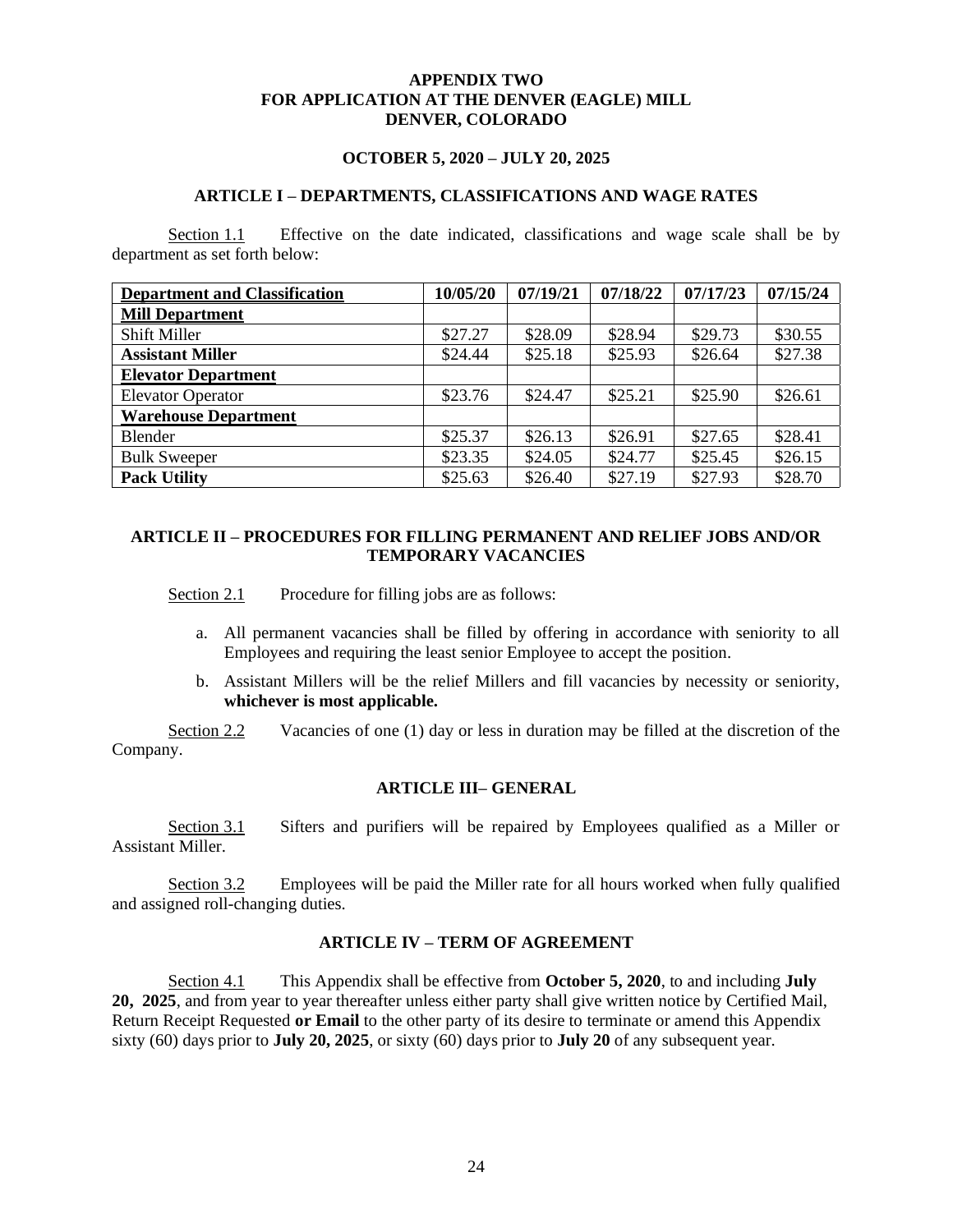#### **APPENDIX THREE FOR APPLICATION AT THE CCG (JOINT VENTURE) ELEVATORS COMMERCE CITY and DENVER, COLORADO (PECOS)**

#### **OCTOBER 5, 2020 – JULY 20, 2025**

#### **ARTICLE I – DEPARTMENTS, CLASSIFICATIONS AND WAGE RATES**

Section 1.1 Effective on the date indicated, classifications and wage scale shall be by department as set forth below:

| <b>Department and Classification</b> | 10/5/20 | 07/19/21 | 07/18/22        | 07/17/23 | 07/15/24 |
|--------------------------------------|---------|----------|-----------------|----------|----------|
| <b>Elevator Department</b>           |         |          |                 |          |          |
| Switching                            | \$25.74 | \$26.51  | \$27.31         | \$28.06  | \$28.83  |
| <b>Utility Person</b>                | \$20.90 | \$21.53  | $$22.1^{\circ}$ | \$22.78  | \$23.41  |

Section 1.2 "**Train Crew**" Incentive Payments:

- **a.** The Employees on the scheduled "**Train** Crew" will receive three Dollars (\$3.00) per hour premium above their applicable classified rate for any hours worked loading or unloading **entire Domestic Exploder Trains** and Shuttle Trains. **For purposes of this Appendix, an "entire Domestic Exploder Train" is one of 90 cars or more.**
- b. The Employees on the scheduled "**Train** Crew" will receive a one hundred Dollar (\$100.00) bonus payment after the successful completion of the loading and unloading of a Shuttle Train without a medical aid injury and within the incentive framework established by the Railroad. **No bonus will be paid for Domestic Exploder Trains. No bonus will be paid for any particular Shuttle Train** if the Company does not qualify for the incentive payment from the Railroad.
- c. CCG Employees who do not work an **entire Domestic Exploder Train or** Shuttle Train at the direction of the Company in order to support other Company operations will receive the payment listed in paragraph b above.
- d. CCG Employees who do not work an **entire Domestic Exploder Train or** Shuttle Train at the direction of the Company in order to support other Company operations will receive the three Dollar (\$3.00) per hour premium listed in paragraph a above for all hours worked by the Employee that day.

# **ARTICLE II – STARTING TIMES**

Section 2.1 There shall be no set starting times for any Employees. **Employees** shall have variable daily starting times **which will be communicated** on the previous day. However, Employee**s** will **not** be scheduled to start on any day until at least seven (7) hours have elapsed after completion of **their** assignment the previous day.

Section 2.2 At the determination of management, Employees required for "**Train** Crew" duties will be designated as "on-call". For safety purposes, employees will be placed on call four (4) hours prior to the estimated time of arrival of the Shuttle Train.

- a. **Employees on-call will be contacted via cell phone/text notification and must acknowledge their on-call status via cell phone/text response. Once called in, Employees** must arrive at work within one (1) hour of being notified and arrive in a proper condition to work safely.
- b. Employees on call who are instructed not to report to work for a regularly scheduled shift shall receive their classified straight-time hourly rate for any hours not worked during that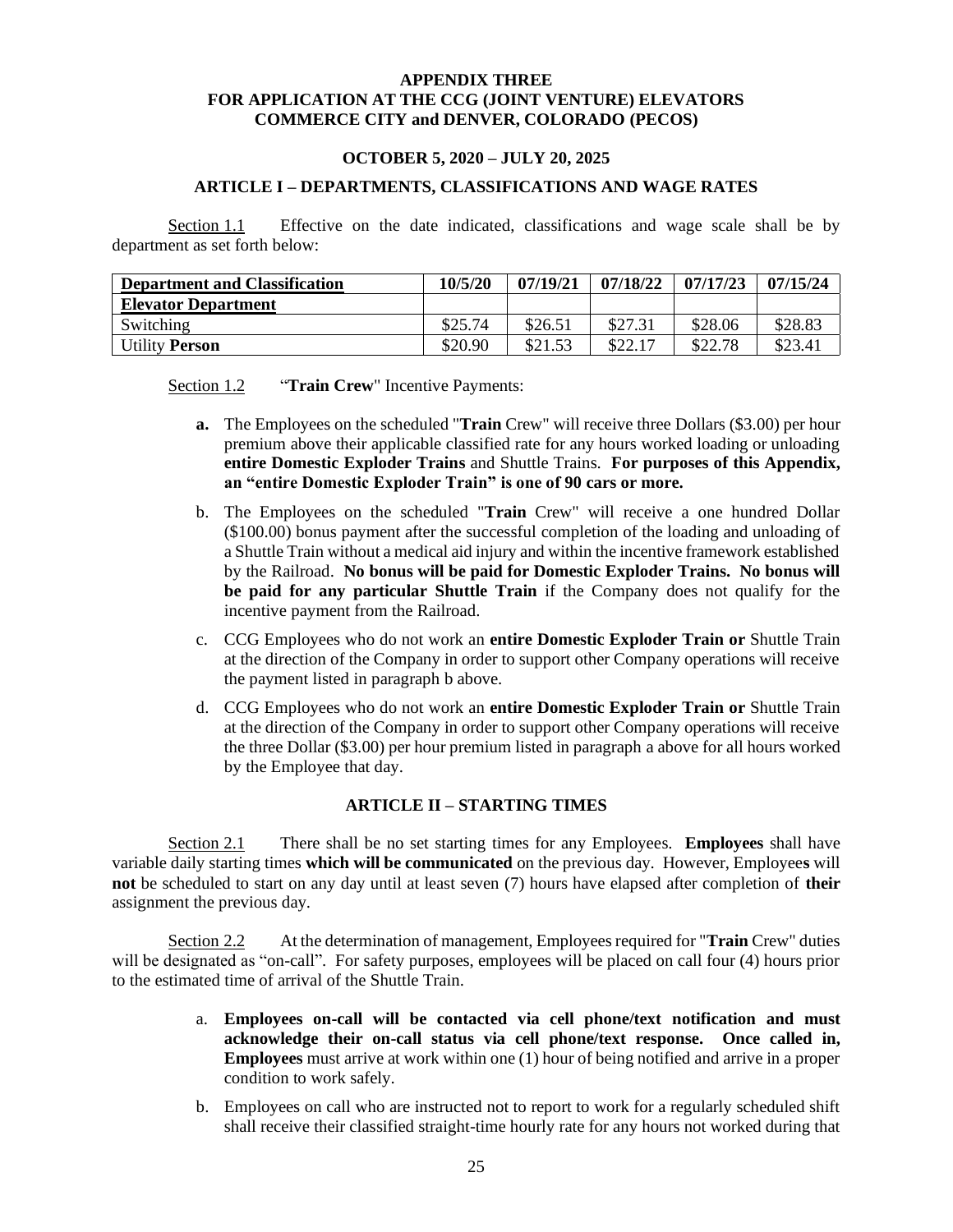regularly scheduled (eight hour) shift.

- **c. The on-call pay is a minimum of four (4) hours up to a maximum of eight (8) hours.**
- d. Employees on call during a Saturday shall receive one and one-half  $(1/2)$  times their classified straight-time hourly rate for a minimum of four (4) hours up to a maximum of eight (8) hours.
- e. Employees on call during a Sunday and/or Holiday shall receive two (2) times their classified straight-time hourly rate for a minimum of four (4) hours up to a maximum of eight (8) hours.
- f. Should the work commence in less than four (4) hours, the four (4) hour on-call pay would be paid in addition to regular wages.
- g. If the train doesn't arrive during the maximum eight (8) hour on-call period, the on-call process will begin again with a new estimated time of arrival.
- h. If Employees on the scheduled "**Train** Crew" are instructed not to report to work during a regularly scheduled work shift immediately following the loading or unloading of a shuttle train, they shall receive their classified hourly rate for any hours not worked during that regularly scheduled shift.
- i. For safety purposes, for the Shuttle Trains for unload/reload, there will be a minimum of eleven (11) bargaining unit employees for load-outs and a minimum of nine (9) bargaining unit employees for unloads.
- **j.** For safety purpose, for the Exploder Trains for unload/load, there will be a minimum of **ten (10)** bargaining unit employees for loads and a minimum of **eight (8)** bargaining unit employees for unloads as long **as the Pecos Elevator is not shut down for more than one (1) day, in which case the minimum for loads will be nine (9) bargaining unit employees.**
- k. Up to twelve (12) employees will be trained, cross-trained and available for train crew duties.
- l. The Company and the CCG **Facility Lead** agree to review staffing requirements before each shuttle operation to ensure all safety issues are addressed prior to **train** operations.

# **ARTICLE III – SWITCH CREWS**

Section 3.1. As determined necessary by management, a "switch crew" may be established consisting of bargaining unit employees. Available switch crew positions shall be filled by the bidding process.

Section 3.2 Members of the switch crew may be assigned to complete switch requirements when such requirements are not completed by the railroad. Based upon operational needs, switch crew members may be assigned from any one location or multiple locations. Switch crew members will perform their classified job when not assigned to switch crew duties.

Section 3.3 Switch crew members from any location shall be paid at the wage rate set forth in Appendix One **(Commerce City Mill)** for the Elevator Operator classification while assigned to switch crew duties.

Section 3.4 Only CCG employees shall be assigned to the switching of Shuttle Trains and Domestic Exploder Trains **unless staffing cannot be covered with CCG employees.**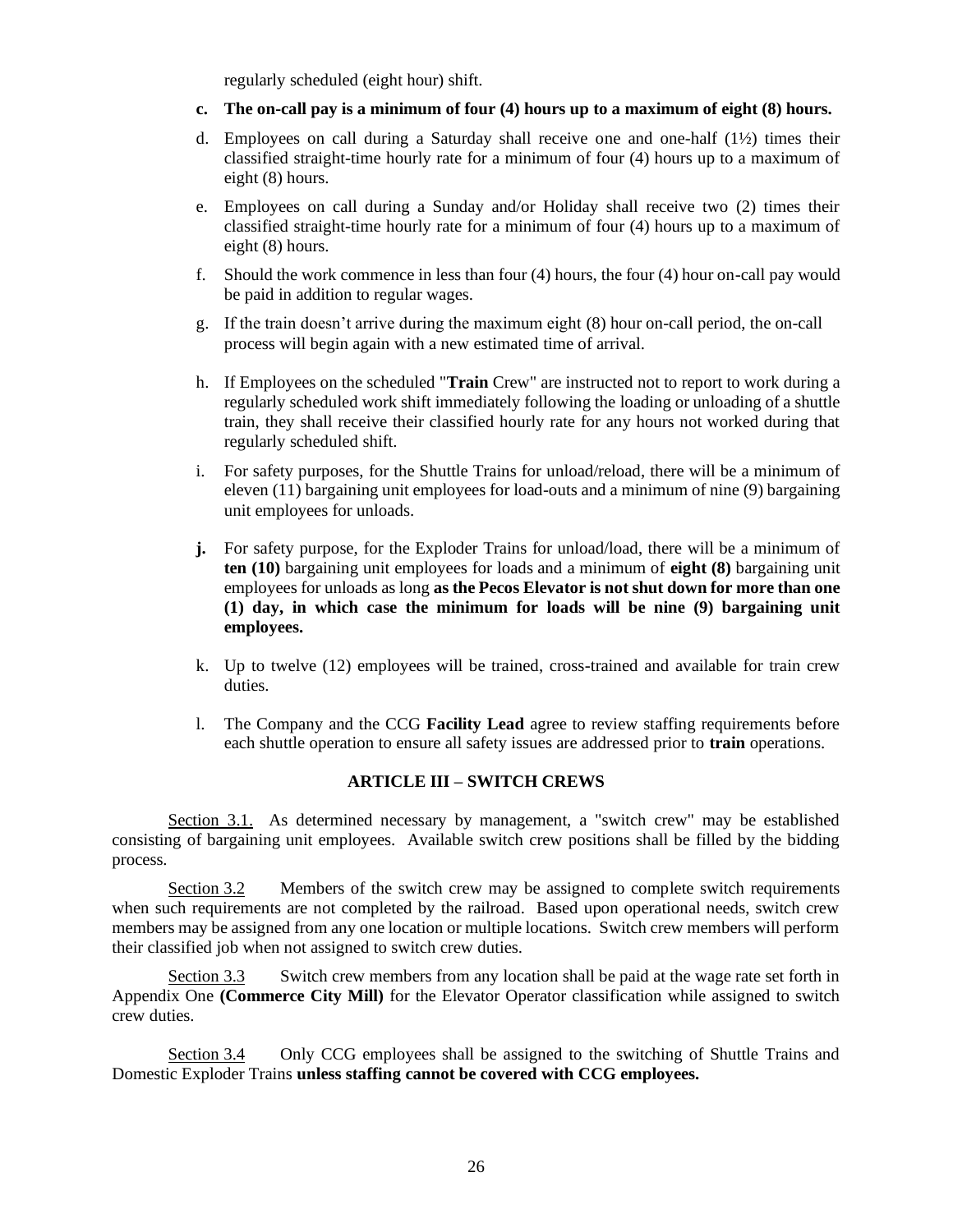### **ARTICLE IV – GENERAL ARTICLES**

Section 4.1 Should no regular full-time Employee bid on a posted vacant classification, the least senior qualified Employee plant-wide will be **moved to the position**.

Section 4.2 Should an Employees be awarded a bid in any classification they shall be paid in accordance with Sections 1.1 and 1.2 of this Agreement, immediately upon **meeting the qualification requirements for the position.**

Section 4.3 Employees who bid or hire into a job at the CCG Joint Venture Elevators will not be allowed to bid on a job at another facility for six (6) months from their hire/start date.

Section 4.4 No Employee will work more than twelve (12) continuous hours, allowing for unpaid break periods, in any one (1) work day, **except in cases of emergency or loading and unloading or Shuttle Trains**. In the case of loading or unloading Shuttle Trains, no Employee will be required to work more than sixteen (16) continuous hours, allowing for unpaid break periods, in any one (1) work day. The completion of the loading or unloading of Shuttle Trains within the incentive framework established by the Railroad shall not be construed to be an emergency for the purposes of liberalizing the sixteen (16) hour work rule.

Section 4.5 Salaried personnel can perform office work and work involved with the loading and unloading of **Domestic Exploder Trains** and Shuttle Trains normally performed by the bargaining unit. Salaried personnel performing work involved with the loading and unloading of **Domestic Exploder Trains** and Shuttle Trains will not displace bargaining unit personnel. **Salaried personnel will not count towards the minimum required amount of bargaining unit personnel.**

Section 4.6 Bids shall be posted for training on all jobs and awarded by seniority. All training will be conducted on straight-time if possible, if not, the appropriate overtime premium will be paid. The successful bidder shall be given a fair trial. If unable to satisfactorily perform the duties, the bid shall be given to the next senior bidder. The Company and Union will monitor the training program to assure that all Employees are given a fair chance to learn the job.

Section 4.7 If Employee**s** are scheduled at a certain facility, the Company will make every effort to keep them at that location for the duration of the week. When this is not possible, **Employees shall be informed of the reporting location** prior to the end of their previous shift. On the occasion it is necessary to change an Employee's work location during a shift, the Company shall provide transportation to and from the new location.

Section 4.8 The Company shall schedule the reporting location of Employees by production requirements.

# **ARTICLE V – TERM OF AGREEMENT**

This Appendix shall be effective from **October 5, 2020**, to and including **July 20, 2025**, and from year to year thereafter unless either party shall give written notification by Certified Mail, Return Receipt Requested **or Email** to the other party of its desire to terminate or amend this Appendix sixty (60) days prior to July **20, 2025**, or sixty (60) days prior to **July 20** of any subsequent year.